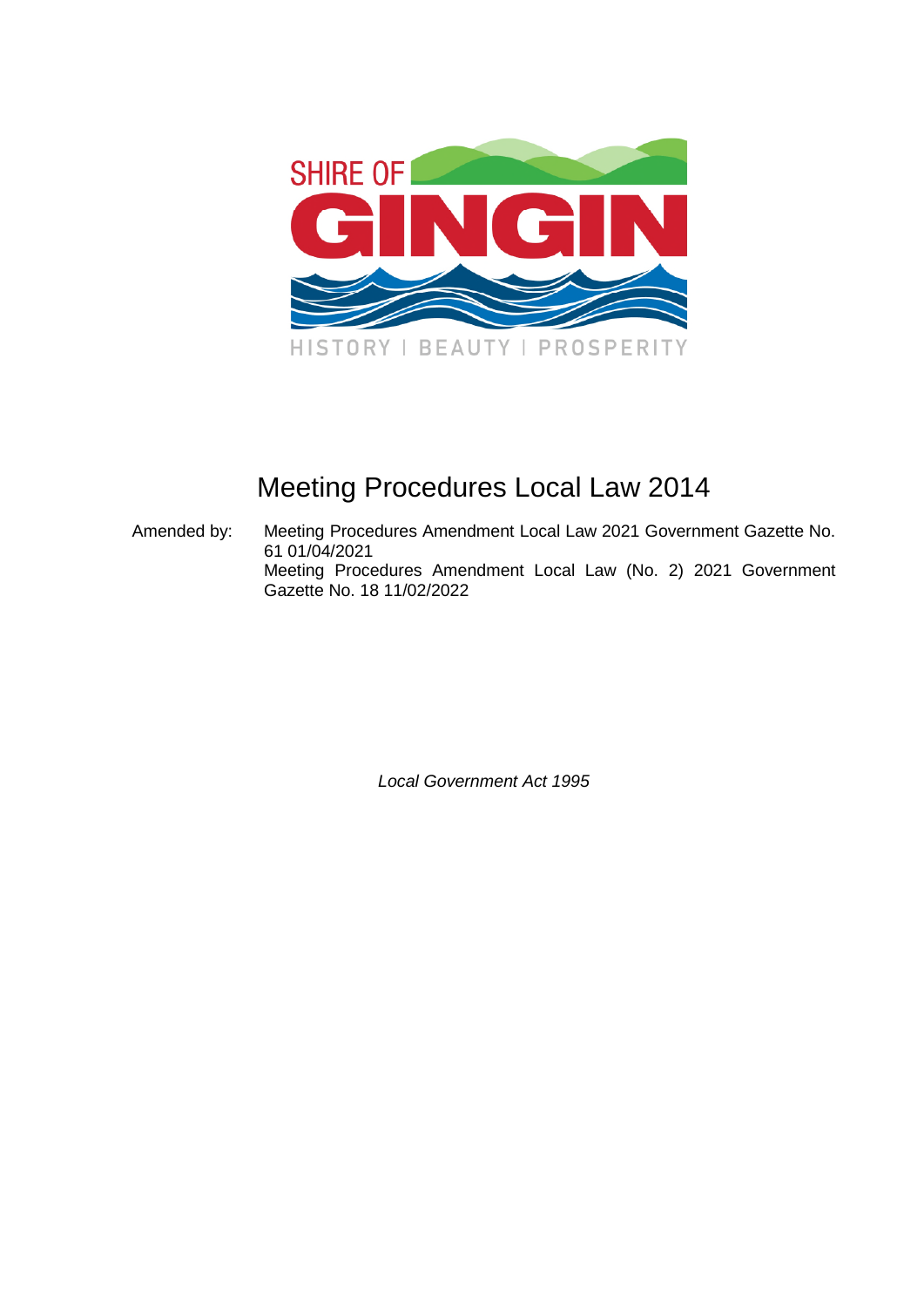# *Local Government Act 1995*

# **Shire of Gingin**

### **Meeting Procedures Local Law 2014**

Under the powers conferred on it by the *Local Government Act 1995* and all other relevant powers, the council of the Shire of Gingin resolved on 21 October 2014 to make this local law.

### **Part 1 - Preliminary**

#### **1.1 Title**

This local law may be cited as the *Shire of Gingin Meeting Procedures Local Law 2014*.

#### **1.2 Commencement**

This local law commences 14 days after the day on which it is published in the *Government Gazette*.

#### **1.3 Application and intent**

- (1) This local law contains the rules that apply to the conduct of meetings of the council and its committees and to meetings of electors.
- (2) All meetings are to be conducted in accordance with the Act, the Regulations and this local law.
- (3) These Meeting Procedures are intended to result in
	- (a) better decision making by the council and its committees;
	- (b) the orderly conduct of meetings dealing with council business;
	- (c) better understanding of the process of conducting meetings; and
	- (d) more efficient and effective use of time at meetings.

#### **1.4 Definitions**

In this local law –

*absolute majority* has the meaning given to it in the Act;

*Act* means the *Local Government Act 1995*;

*CEO* means the Chief Executive Officer of the local government;

*clause* means a clause of this local law;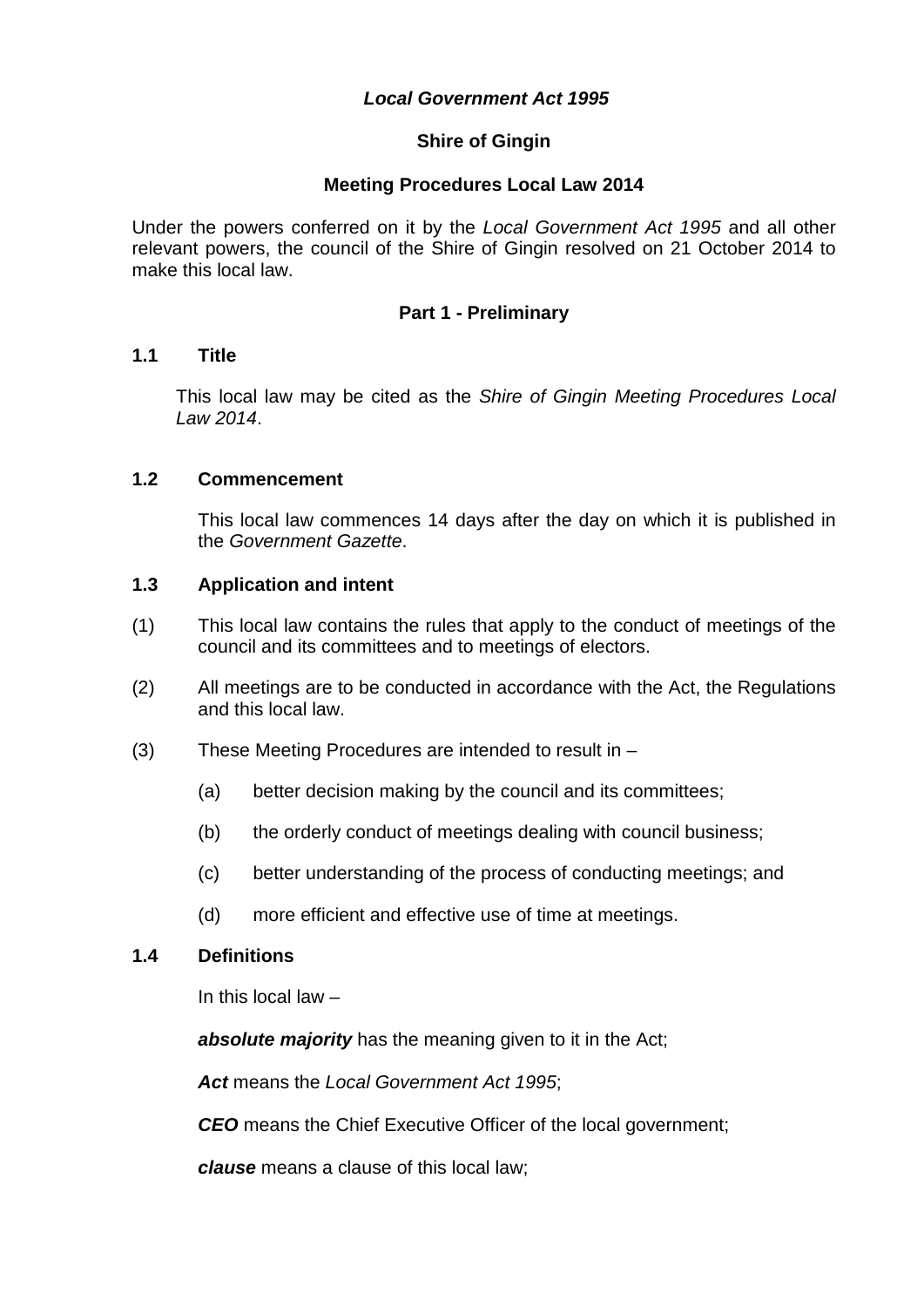**Code of Conduct** means the local government's Code of Conduct made under section 5.103 of the Act;

*committee* means a committee of the council (established under section 5.8 of the Act);

*council* means the council of the local government;

*councillor* has the same meaning as is given to it in the Act;

**Deputy President** means the deputy president of the local government;

*district* means the district of the local government;

*employee* has the same meaning as is given to it in the Act;

*financial interest* means an interest (including a proximity interest) that is disclosed, or is required to be disclosed, under section 5.65 of the Act;

*local government* means the Shire of Gingin;

*meeting* means a meeting of the council or of a committee, or an electors' meeting, as the context requires:

*member* has the same meaning as given to it in the Act;

*Minister* means the Minister responsible for administering the Act;

*minor amendment*, in relation to a motion, means an amendment which does not alter the basic intent of the motion to which the amendment applies;

**President** means the president of the local government;

*presiding member* means –

- (a) in respect of the council, the person presiding under section 5.6 of the Act (see clause 3.1); and
- (b) in respect of a committee, the person presiding under sections 5.12, 5.13 and 5.14 of the Act (see clauses 3.4 and 3.5);

*Regulations* means the *Local Government (Administration) Regulations 1996*;

*Rules of Conduct Regulations* means the *Local Government (Rules of Conduct) Regulations 2007*;

**special majority** has the same meaning as is given to it in the Act:

*substantive motion* means an original motion, or an original motion as amended, but does not include an amendment motion or a procedural motion.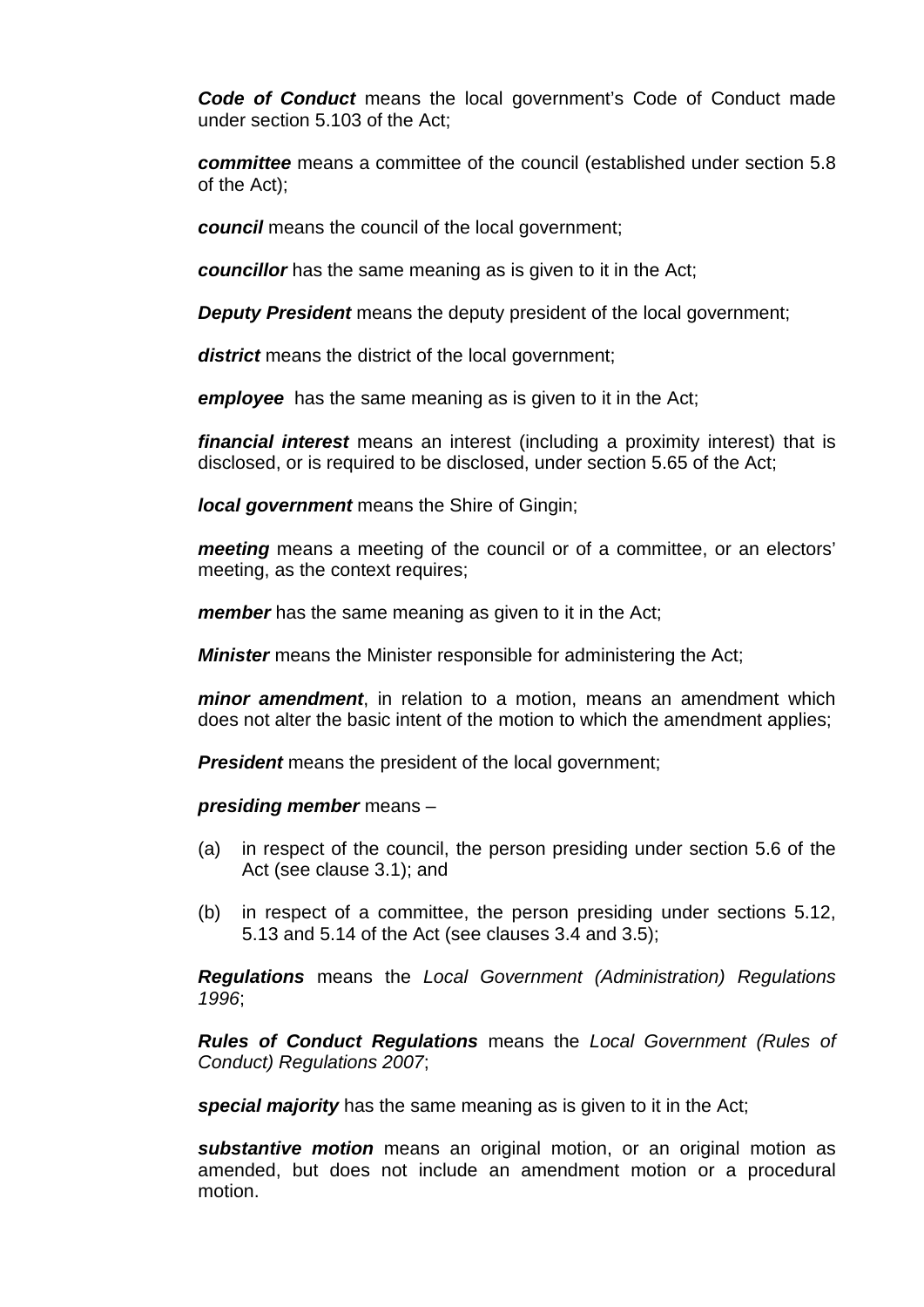# **1.5 Repeal**

The *Shire of Gingin Standing Orders Local Law 1998*, published in the *Government Gazette* on 12 February 1999, is repealed.

# **Part 2 - Meetings**

# **2.1 Ordinary and special council meetings**

- (1) Ordinary and special council meetings are dealt with in the Act.
- (2) An ordinary meeting of the council, held on a monthly basis or otherwise as determined by the council, is for the purpose of considering and dealing with the ordinary business of the council.
- (3) A special meeting of the council is held for the purpose of considering and dealing with council business that is urgent, complex in nature, for a particular purpose or confidential.

### **2.2 Calling council meetings**

The calling of council meetings is dealt with in the Act.

### **2.3 Convening council meetings**

- (1) The convening of a council meeting is dealt with in the Act.
- (2) Subject to subclause (3), the CEO is to give at least 72 hours' notice, for the purposes of section 5.5 of the Act, in convening a special meeting of the council.
- (3) Where, in the opinion of the President or at least 1/3 of the members, there is a need to meet urgently, the CEO may give a lesser period of notice of a special council meeting.

### **2.4 Calling committee meetings**

A meeting of a committee is to be held –

- (a) if called for in a verbal or written request to the CEO by the President or the presiding member of the committee, advising the date and purpose of the proposed meeting;
- (b) if called for by at least 1/3 of the members of the committee in a notice to the CEO, setting out the date and purpose of the proposed meeting; or
- (c) in accordance with a decision of the council or the committee.

### **2.5 Public notice of meetings**

Public notice of meetings is dealt with in the Regulations.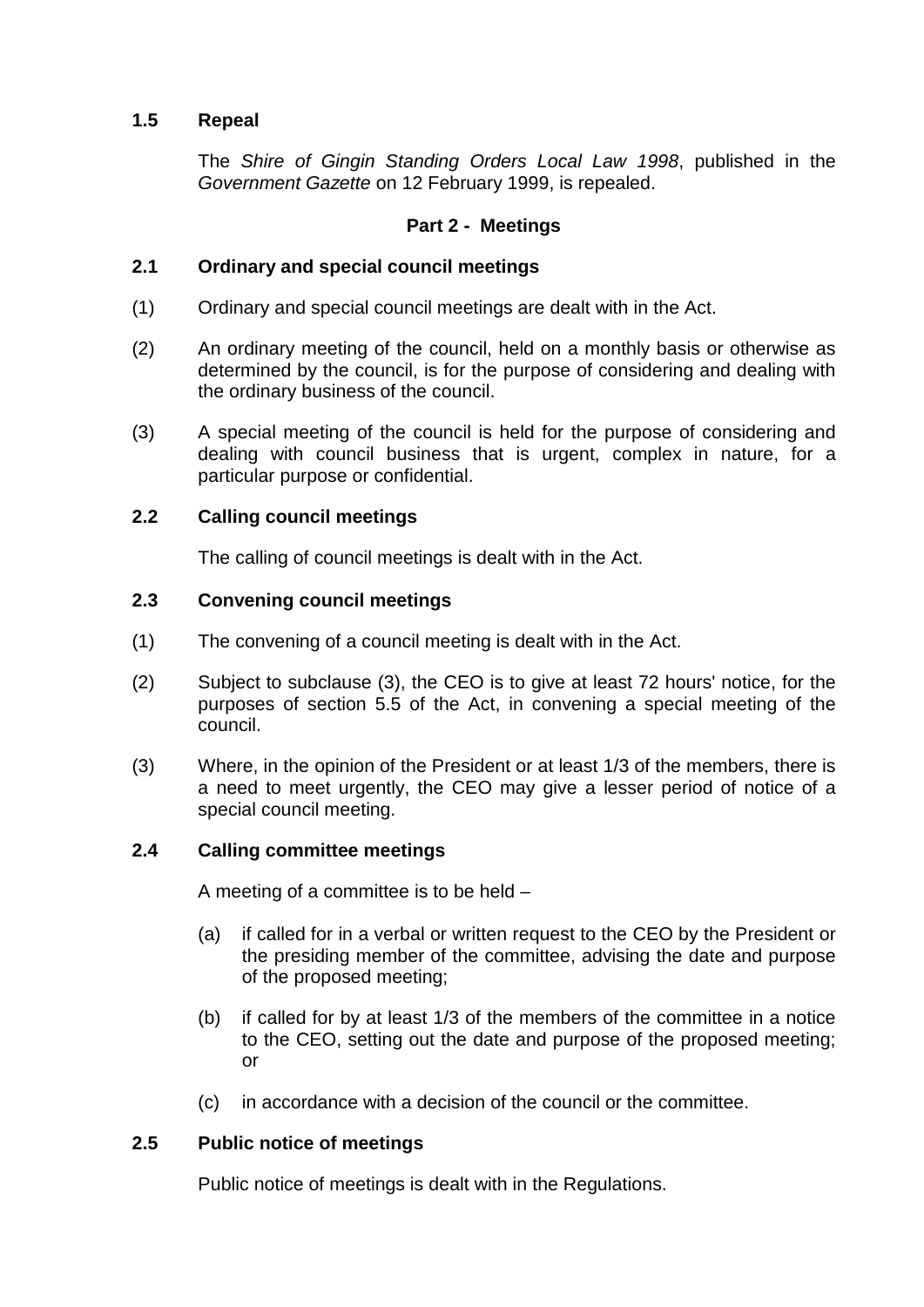# **Part 3 - Presiding member and quorum**

*Division 1 - Who presides* 

### **3.1 Who presides**

Who presides at a council meeting is dealt with in the Act.

# **3.2 When the Deputy President can act**

When the Deputy President can act is dealt with in the Act.

# **3.3 Who acts if no President**

Who acts if there is no President is dealt with in the Act.

# **3.4 Election of presiding members of committees**

The election of presiding members of committees and their deputies is dealt with in the Act.

# **3.5 Election of deputy presiding members of committees**

The election of deputy presiding members of committees is dealt with in the Act.

# **3.6 Functions of deputy presiding members**

The functions of deputy presiding members are dealt with in the Act.

### **3.7 Who acts if no presiding member**

Who acts if no presiding member is dealt with in the Act.

*Division 2 - Quorum* 

### **3.8 Quorum for meetings**

The quorum for meetings is dealt with in the Act.

### **3.9 Reduction of quorum for council meetings**

The power of the Minister to reduce the number for a quorum and certain majorities is dealt with in the Act.

### **3.10 Reduction of quorum for committee meetings**

The reduction of a quorum for committee meetings is dealt with in the Act.

# **3.11 Procedure where no quorum to begin a meeting**

The procedure where there is no quorum to begin a meeting is dealt with in the Regulations.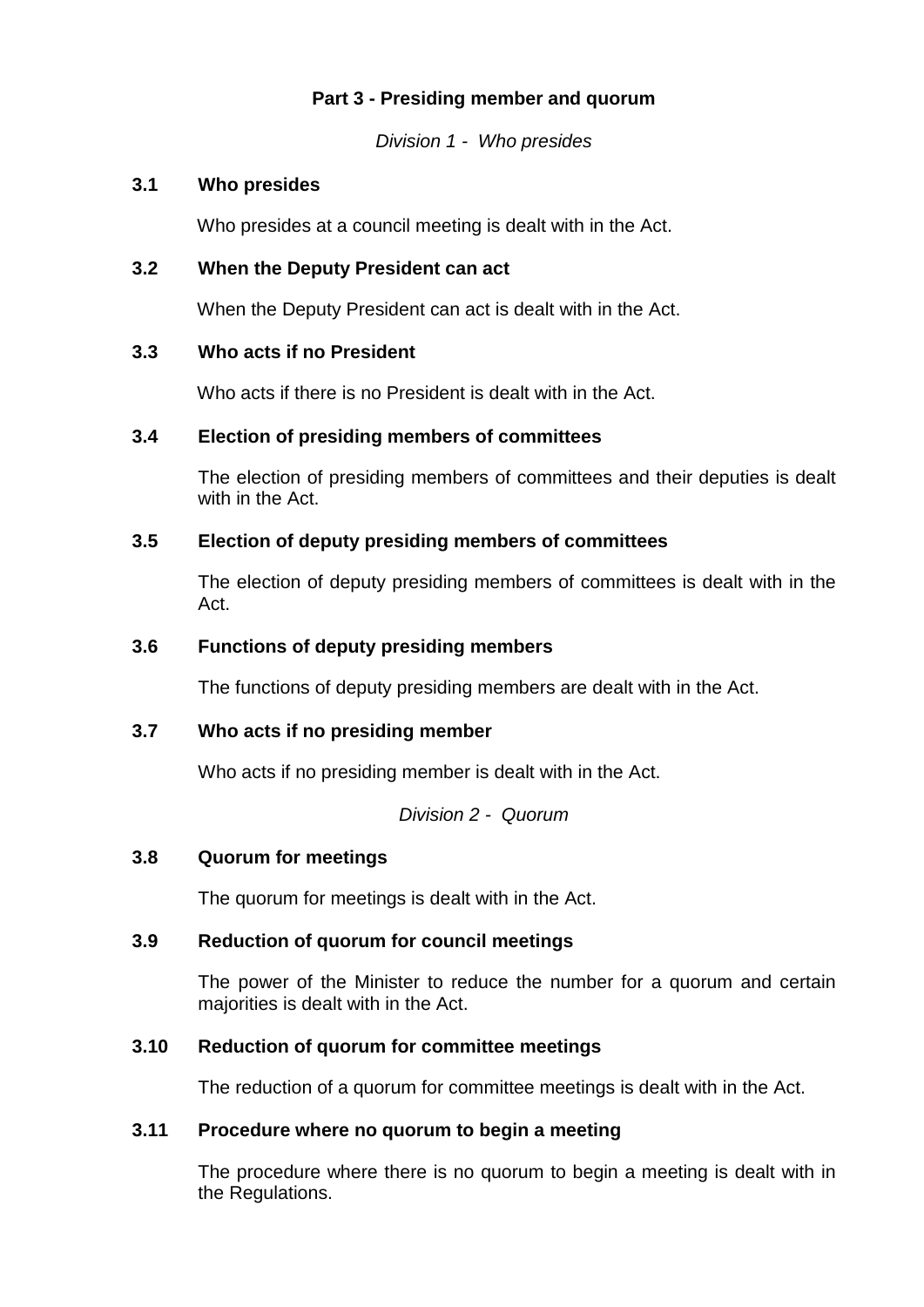### **3.12 Procedure where quorum not present during a meeting**

- $(1)$  If, at any time during a meeting a quorum is not present
	- (a) in relation to a particular matter because a member leaves the meeting after disclosing a financial interest, the presiding member is to adjourn the matter until there is a quorum for that matter; or
	- (b) because a member leaves a meeting for a reason other than the disclosure of a financial interest –
		- (i) the presiding member is to suspend the proceedings of the meeting for a period of up to 15 minutes; and
		- (ii) if a quorum is not present at the expiry of the suspension period, the presiding member may either adjourn the meeting to some future time or date, or may extend the extension period for a further period of up to 30 minutes; and
		- (iii) if a quorum is not present at the expiry of the extended period of suspension under paragraph (b), the presiding member is to adjourn the meeting to a later time on the same day or to another day.
- (2) If debate on a motion is interrupted by a suspension or an adjournment under clause  $3.12(1)$  –
	- (a) when the debate is resumed, it is to be resumed from the point where it was so suspended or interrupted; and
	- (b) in the case of a council meeting
		- (i) the names of members who spoke on the matter before the suspension or adjournment are to be recorded in the minutes; and
		- (ii) the provisions of clause 7.8 apply when the debate is resumed.

### **3.13 Names to be recorded**

At any meeting –

- (a) at which there is not a quorum present to begin the meeting; or
- (b) which is adjourned for want of a quorum,

the names of the members then present are to be recorded in the minutes.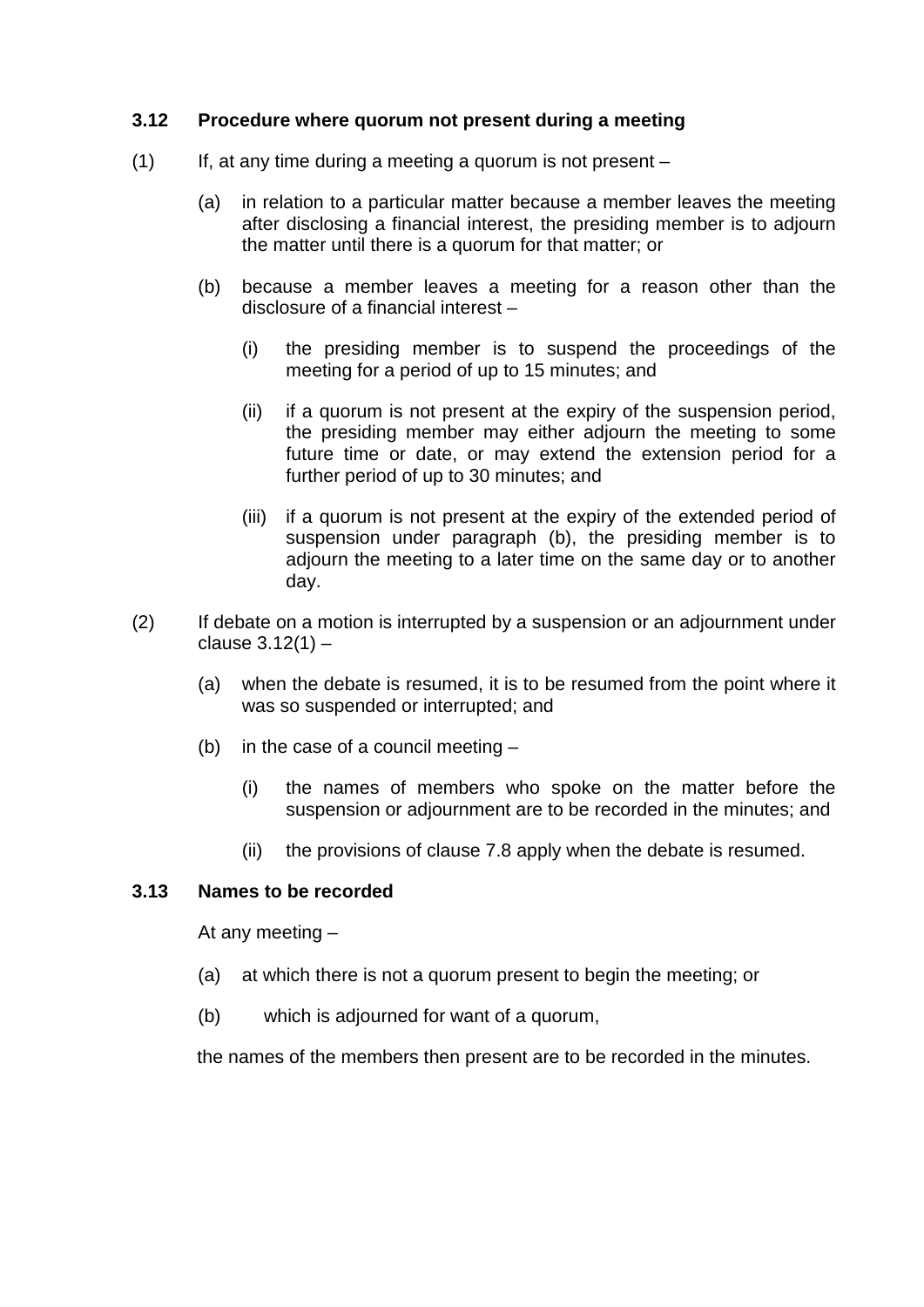# **Part 4 - Business of a meeting**

### **4.1 Business to be specified**

- (1) No business is to be transacted at any ordinary meeting of the council other than that specified in the agenda, without the approval of the presiding member or a decision of the council.
- (2) No business is to be transacted at a special meeting of the council other than that given in the notice of the meeting as the purpose of the meeting.
- (3) No business is to be transacted at a committee meeting other than that specified in the agenda, or in the notice of the meeting as the purpose of the meeting, without the approval of the presiding member or a decision of the committee.
- (4) Where a council meeting is adjourned to the next ordinary meeting of the council, the business unresolved at the meeting that is adjourned is to be dealt with before item 10 of clause 4.2 at that ordinary meeting.
- (5) Where a committee meeting is adjourned to the next ordinary committee meeting, the business unresolved at the meeting that is adjourned is to be given precedence at that ordinary meeting.
- (6) Where a council or committee meeting is adjourned to a meeting not described in subclauses (4) or (5), no business is to be transacted at that later meeting other than that:
	- (a) specified in the notice of the meeting that is adjourned; and
	- (b) which remains unresolved.

### **4.2 Order of business**

- (1) Unless otherwise decided by the council, the order of business at an ordinary meeting of the council is to be as follows –
	- 1. Declaration of opening.
	- 2. Record of attendance, apologies and leave of absence.
	- 3. Disclosures of interests.
	- 4. Public question time.
	- 5. Petitions.
	- 6. Applications for leave of absence.
	- 7. Confirmation of minutes.
	- 8. Announcements by the presiding member.
	- 9. Unresolved business from previous meetings.
	- 10. Questions by members of which due notice has been given.
	- 11. Reports.
	- 12. Motions of which previous notice has been given.
	- 13. Councillors' official reports.
	- 14. New business of an urgent nature.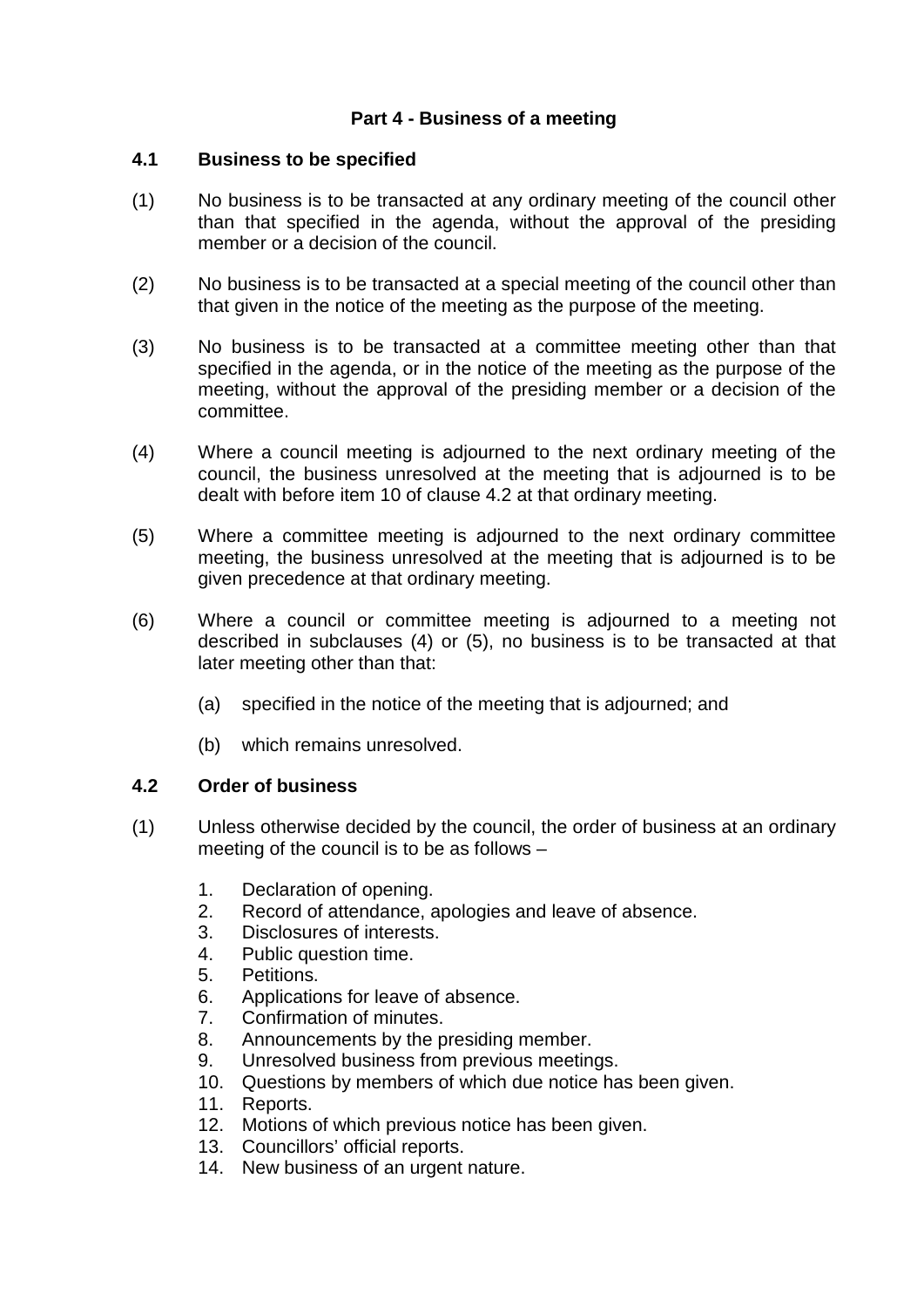- 15. Matters for which meeting is to be closed to the public.
- 16. Closure.
- (2) Unless otherwise decided by the members present, the order of business at any special meeting of the council or at a committee meeting is to be the order in which that business stands in the notice of, or agenda for, the meeting.
- (3) Despite subclauses (1) and (2), the CEO may include on the agenda of a council or committee meeting in an appropriate place within the order of business any matter which must be decided, or which he or she considers is appropriate to be decided, by that meeting.

# **4.3 Grant of leave of absence**

The granting of leave of absence is dealt with in the Act.

# **4.4 Announcements by the presiding member**

Announcements by the presiding member under item 8 of clause 4.2(1) are –

- (a) to inform the council of official duties performed, or functions attended, by the President, or of other matters of importance to the council, of which the council has not previously been informed;
- (b) to be brief and concise;
- (c) to be completed within 10 minutes.

### **4.5 Motions of which previous notice has been given**

- (1) Unless the Act, the Regulations or this local law otherwise provide, a member may raise at a meeting such business as he or she considers appropriate, in the form of a motion, of which notice has been given in writing to the CEO.
- (2) A notice of motion under subclause (1) is to be given at least 4 clear working days before the meeting at which the motion is moved.
- (3) A notice of motion must relate to a matter for which the council is responsible.
- $(4)$  The CEO
	- (a) with the concurrence of the President, may exclude from the notice paper any notice of motion that he or she considers to be out of order under clause 8.2(1);

and

(b) may make such amendments to the form, but not the substance, as will bring the notice of motion into due form.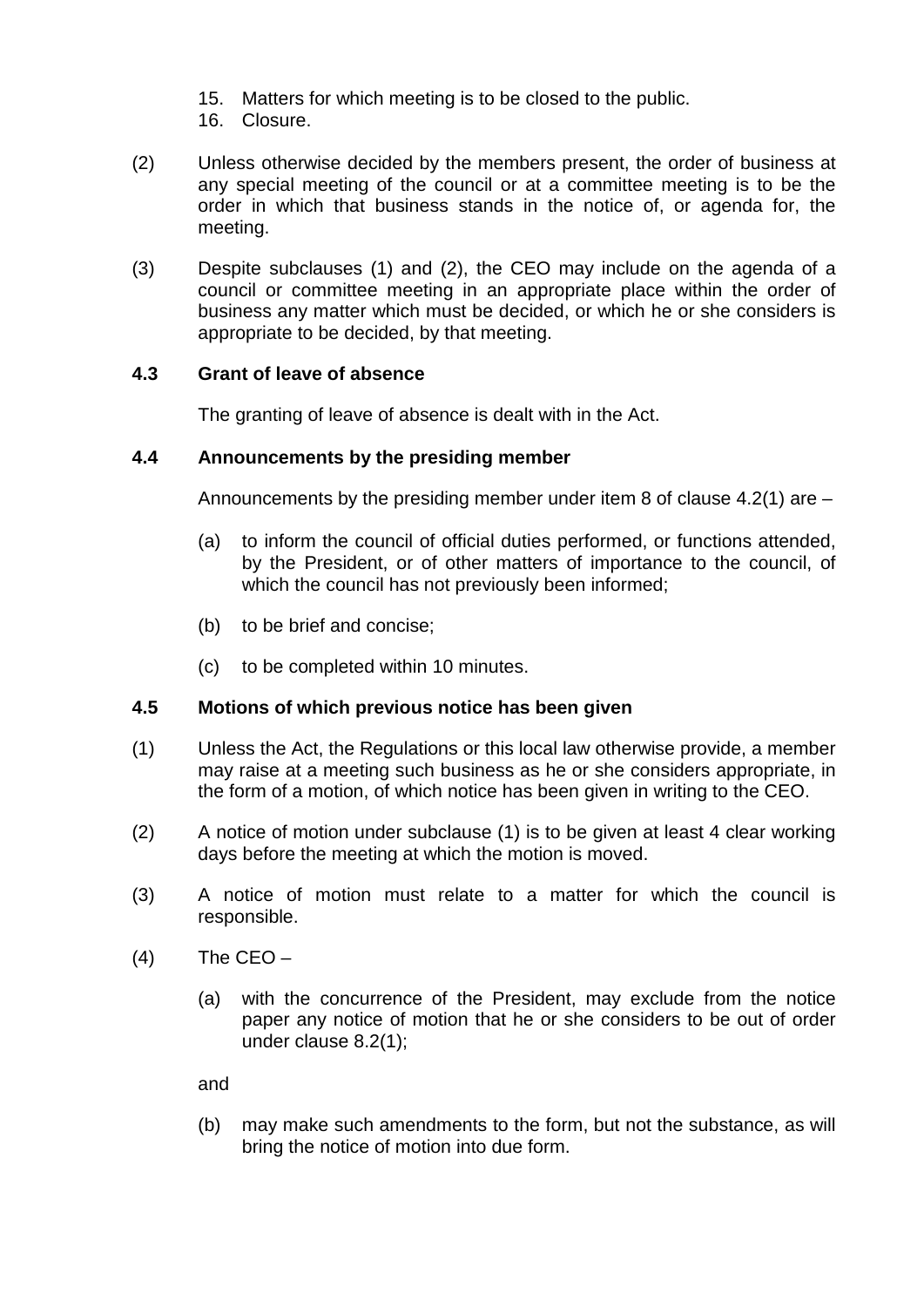- (5) A notice of motion is not out of order because the policy involved is considered to be objectionable.
- (6) If a notice of motion is excluded under subclause (4), the CEO is to provide the reason for its exclusion to all members as soon as practicable.
- (7) The CEO may provide relevant and material facts and circumstances relating to the notice of motion on such matters as policy, budget and law.
- (8) A motion of which notice has been given is to lapse unless
	- (a) the member who gave notice of it, or some other member authorised by him or her in writing, moves the motion when called on; or
	- (b) the council or committee on a motion agrees to defer consideration of the motion to a later stage or date.
- (9) If a notice of motion is given and lapses in the circumstances referred to in subclause (8)(a), notice of motion in the same terms or the same effect is not to be given again for at least 3 months from the date of such lapse.
- (10) An amendment, other than a minor amendment, to a motion of which notice has been given under this clause, is not to be considered at a meeting unless written notice of the amendment is received by the CEO no later than 12:00 noon on the last working date preceding the day of the meeting at which the relevant motion is to be considered.
- (11) The presiding member
	- (a) is to determine whether an amendment is a minor amendment for the purposes of subclause (10); and
	- (b) is to make that determination on the basis that a minor amendment is one which, in his or her opinion, does not alter the basic intent of the primary motion.

#### **4.6 New business of an urgent nature**

- (1) In cases of extreme urgency or other special circumstances, matters may, on a motion that is carried by the meeting, be raised without notice and decided by the meeting.
- (2) In subclause (1), "cases of extreme urgency or other special circumstances" means matters –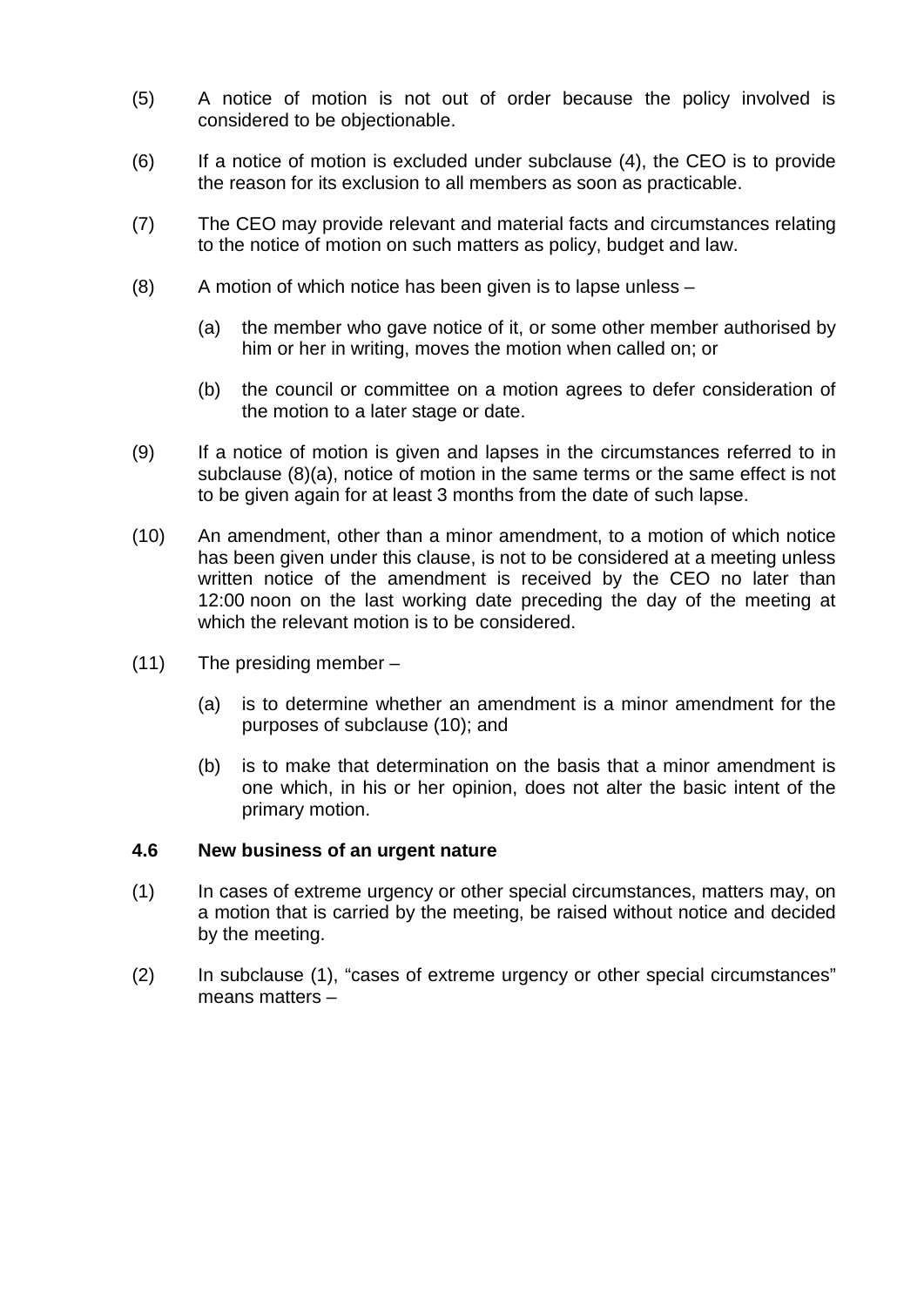- (a) that have arisen after the preparation of the agenda that are considered by the meeting to be of such importance and urgency that they are unable to be dealt with administratively by the local government and must be considered and dealt with by the council before the next meeting; and
- (b) that, if not dealt with at the meeting, are likely to  $-$ 
	- (i) have a significant adverse effect (financially or otherwise) on the local government;

or

- (ii) result in a contravention of a written law.
- (3) Before debate begins on a matter under this clause that is not the subject of a written employee report to the meeting –
	- (a) the presiding member is to ask the CEO to give; and
	- (b) the CEO, or the CEO's nominee, is to give,

a verbal report to the meeting.

- (4) The minutes of the meeting are to include
	- (a) a summary of the verbal report and any recommendations of the CEO or the CEO's nominee; and
	- (b) the reasons for any decision made at the meeting that is significantly different from any recommendations of the CEO or the CEO's nominee.

### **4.7 Adoption by exception resolution**

- $(1)$  In this clause "adoption by exception resolution" means
	- (a) a resolution of the council that has the effect of adopting, for each of a number of specifically identified reports, the committee or employee recommendation as the council resolution; and
	- (b) a resolution of a committee that has the effect of adopting, for each of a number of specifically identified reports, the employee recommendation as the committee resolution.
- (2) The council or a committee may pass an adoption by exception resolution.
- (3) An adoption by exception resolution may not be used for a matter
	- (a) that requires an absolute majority or a special majority;
	- (b) in which an interest has been disclosed;
	- (c) that has been the subject of a petition;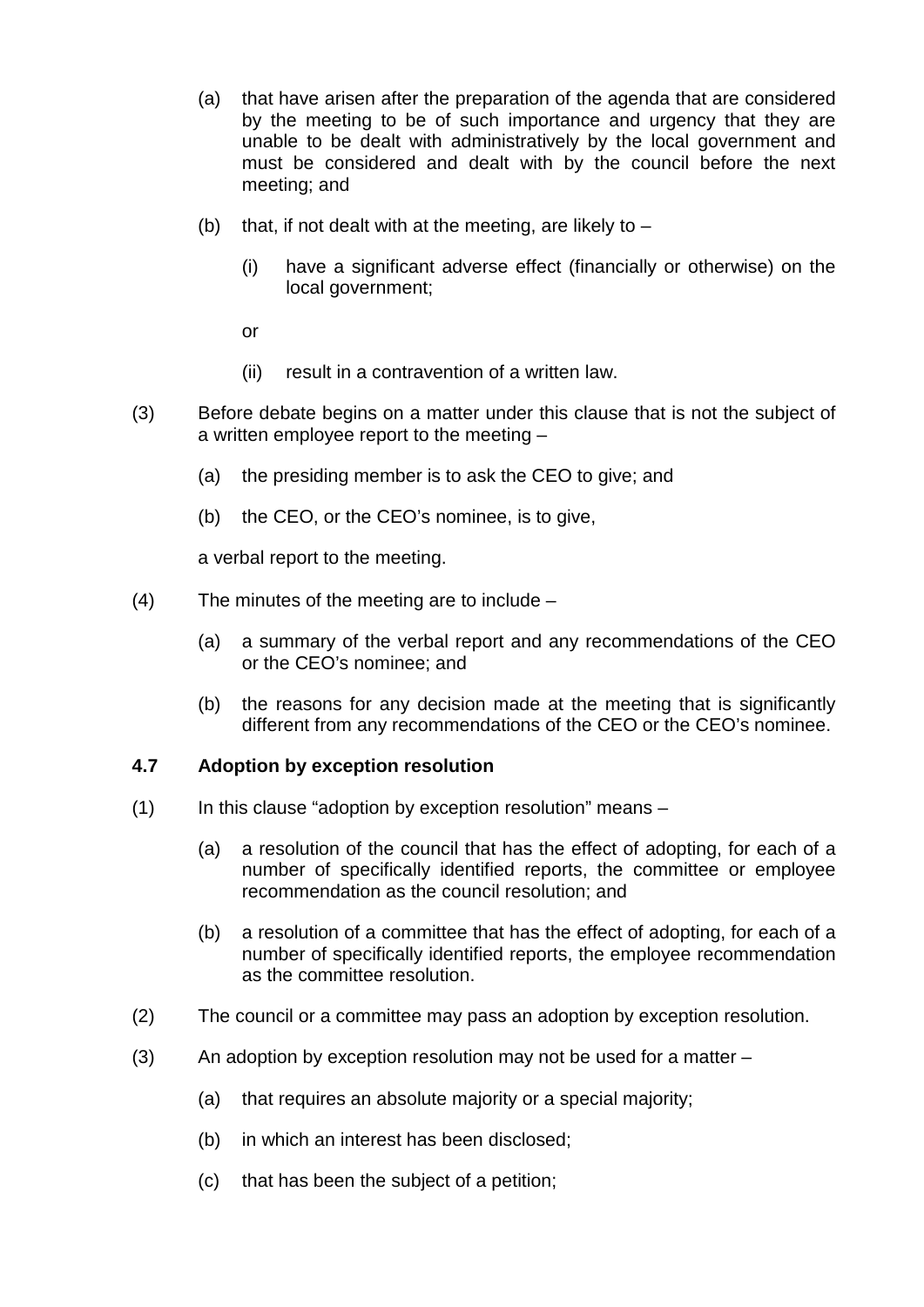- (d) that is a matter on which a member wishes to make a statement; or
- (e) that is a matter on which a member wishes to move a motion that is different to the recommendation.

# **4.8 Closure – time limits for council meetings**

If a meeting of the council is in progress 3 hours after its commencement –

- (a) the presiding member is to enable the council to decide whether the meeting should continue;
- (b) the meeting may continue
	- (i) for up to 1 more hour;
	- (ii) only if a motion that the meeting continue is carried; and
	- (iii) only for the time (up to 1 more hour) specified in that motion; and
- (c) the presiding member is to adjourn the meeting  $-$ 
	- (i) if the motion under paragraph (b) is not carried; or
	- (ii) at the conclusion of any extension specified in a motion that is carried under paragraph (b).

### **Part 5 - Public participation**

#### **5.1 Meetings generally open to the public**

Meetings being generally open to the public is dealt with in the Act.

#### **5.2 Meetings not open to the public**

- (1) The CEO may, at any time, recommend that a meeting or part of a meeting be closed to members of the public (other than any person specified in a resolution).
- (2) The council or a committee, in one or more of the circumstances dealt with in the Act, may at any time, by resolution, decide to close to members of the public a meeting or part of a meeting.
- $(3)$  If a resolution under subclause  $(2)$  is carried
	- (a) the presiding member is to direct everyone to leave the meeting except –
		- (i) the members;
		- (ii) the CEO;
		- (iii) any employee of the local government unless specified in a resolution; and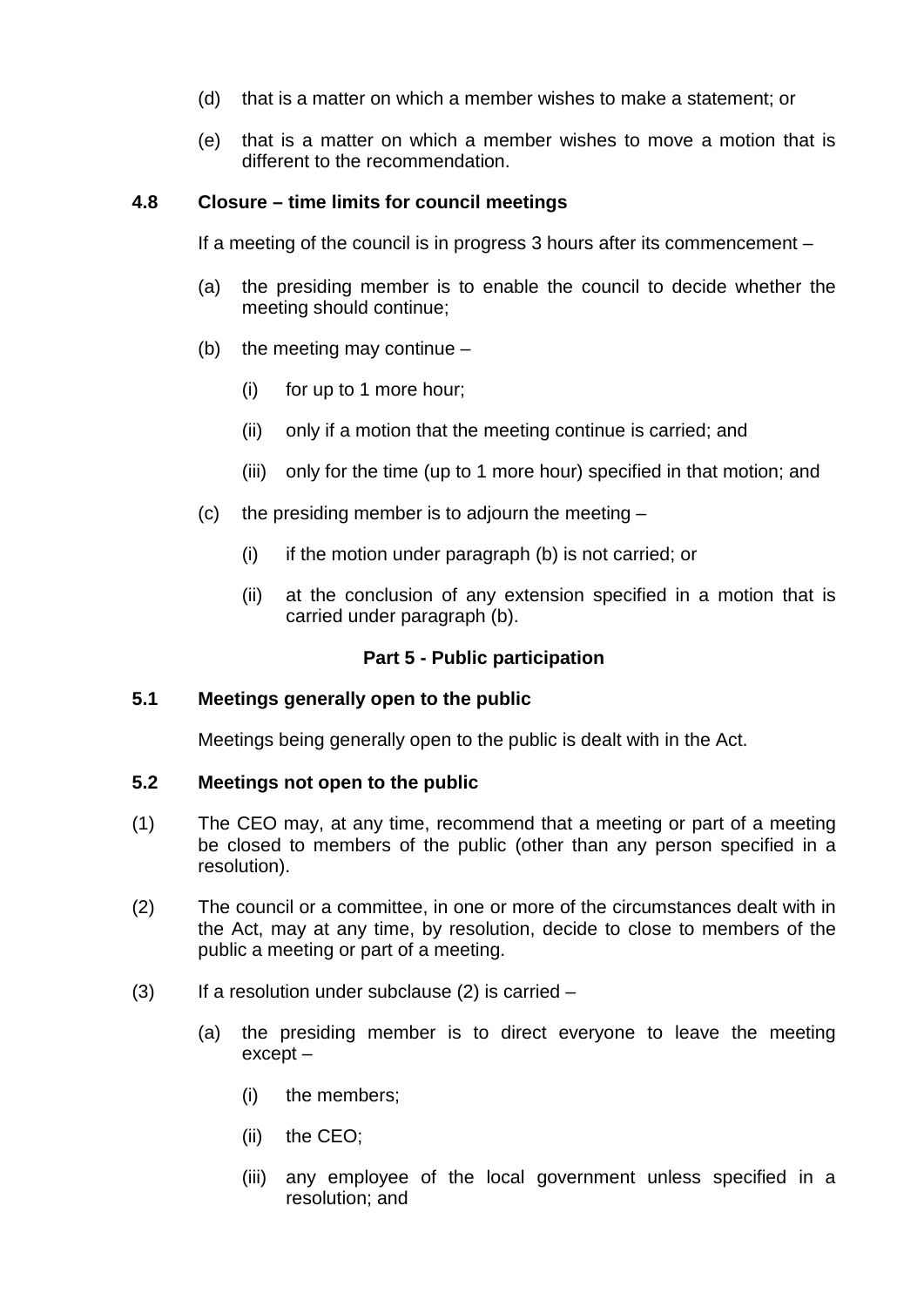- (iv) any other person specified in a resolution; and
- (b) the meeting is to be closed to the public until, at the conclusion of the matter justifying the closure of the meeting to the public, the council or the committee, by resolution, decides otherwise.
- (4) A person who fails to comply with a direction under subclause (3) may, by order of the presiding member, be removed from the meeting.
- (5) A resolution under this clause may be made without notice of the relevant motion.
- (6) Unless the council or the committee resolves otherwise, once the meeting is reopened to members of the public the presiding member is to ensure that –
	- (a) if any member of the public is present, any resolution of the council or committee made while the meeting was closed is to be read out; and
	- (b) the vote of each member is recorded in the minutes.

#### **5.3 Question time for the public**

Question time for the public is dealt with in the Act.

#### **5.4 Question time for the public at certain meetings**

Question time for the public at certain meetings is dealt with in the Regulations.

#### **5.5 Minimum question time for the public**

Minimum question time for the public is dealt with in the Regulations.

#### **5.6 Procedures for question time for the public**

Procedures for question time for the public are dealt with in the Regulations.

### **5.7 Other procedures for question time for the public**

- (1) A member of the public who wishes to ask a question during question time must –
	- (a) first state his or her name and address;
	- (b) direct the question to the presiding member;
	- (c) ask the question briefly and concisely;
	- (d) limit any preamble to matters directly relevant to the question; and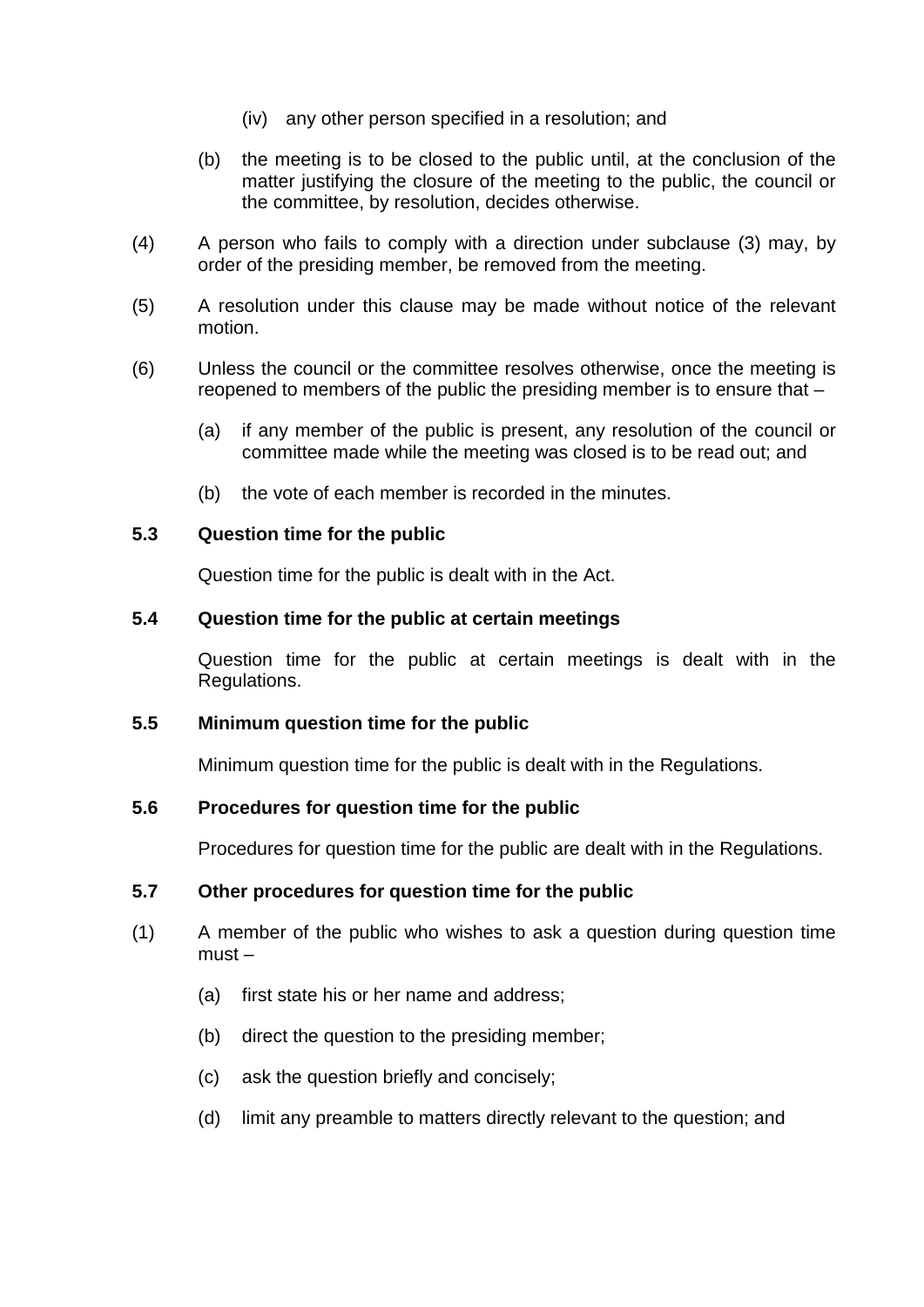- (e) ensure that the question is not accompanied by any expression of opinion, statement of fact or other comment, except when necessary to explain the question.
- (2) Each member of the public with a question is entitled to ask up to three questions before other members of the public will be invited to ask their questions.
- (3) A member of the public may give prior written notice to the CEO of the text or substance of a question that he or she wishes to ask at a meeting.
- (4) Unless the presiding member determines otherwise, a question of which prior written notice has been given to the CEO is to be given priority in question time.
- (5) Where a member of the public gives written notice of a question, the presiding member may determine that the question is to be responded to as normal business correspondence.
- (6) A question may be taken on notice by the council or committee for later response.
- (7) When a question is taken on notice, the CEO is to ensure that
	- (a) a written response is given to the person who asked the question; and
	- (b) a summary of the response is included in the agenda for the next meeting of the council or committee.
- $(8)$  A response to a question  $-$ 
	- (a) is to be brief and concise; and
	- (b) is not to be the subject of any discussion, except that, if in the opinion of a member false information or any adverse reflection is contained in any question asked or comments made by a member of the public, then (through the presiding member) the member may correct or clarify the matter.
- (9) Where a response to a question is given at a meeting, a summary of the question and the response is to be included in the minutes.
- (10) The presiding member may decide that a question is not to be responded to where –
	- (a) the same or similar question was asked at a previous meeting, a response was provided and the person who asked the question is directed to the minutes of the meeting at which the response was provided;
	- (b) it is in the form of a statement, provided that the presiding member has taken reasonable steps to assist the person to phrase the statement as a question; or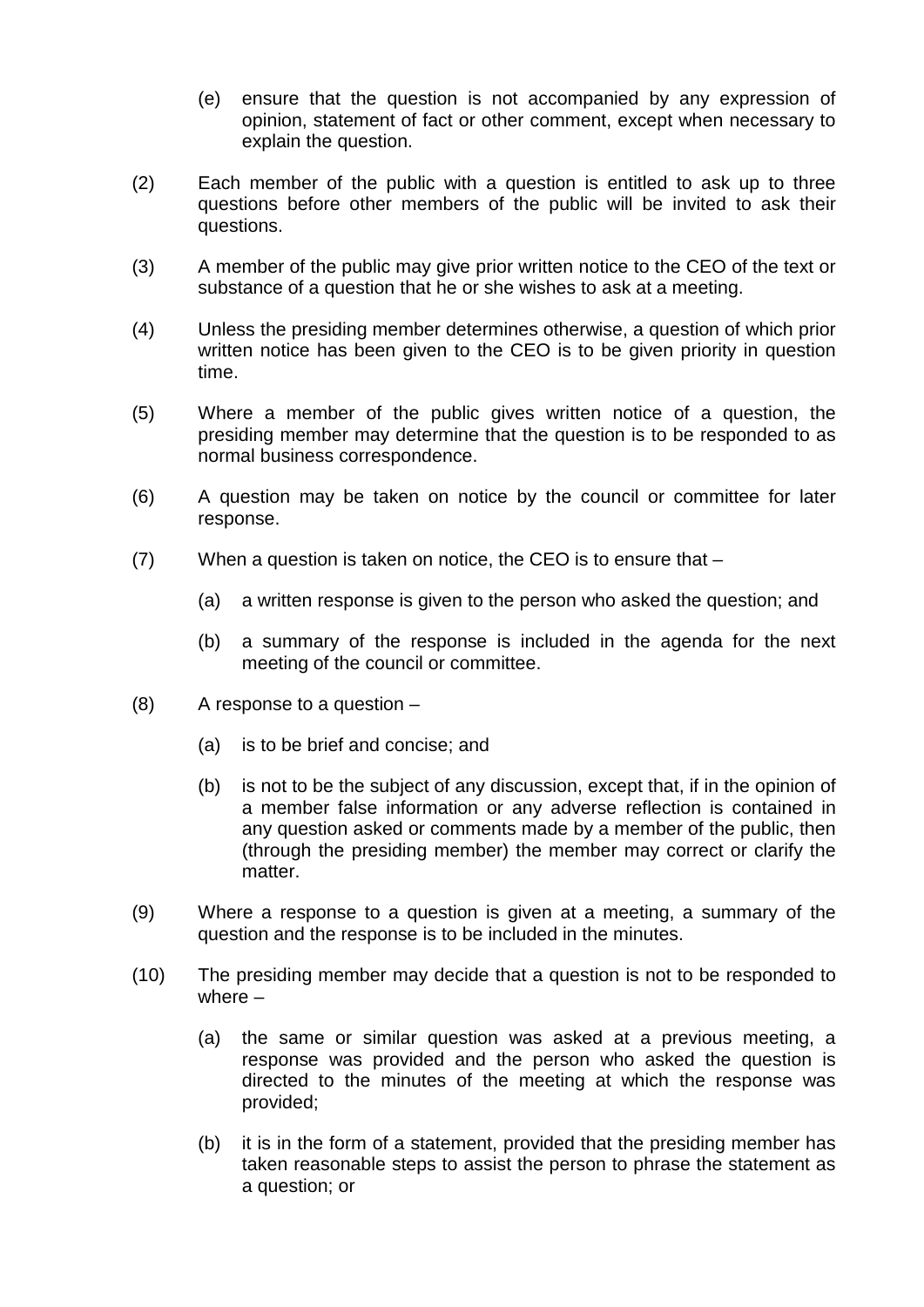- (c) the question is offensive or defamatory in nature, or is one which, if asked by a member, would be in breach of this local law or any other law.
- (11) The council or committee, by resolution, may agree to extend public question time.

# **5.8 Distinguished visitor**

If a distinguished visitor is present at a meeting of the council or a committee, the presiding member –

- (a) may invite the distinguished visitor to sit beside the presiding member or at the council table;
- (b) may acknowledge the presence of the distinguished visitor at an appropriate time during the meeting; and
- (c) may direct that the presence of the distinguished visitor be recorded in the minutes.

*[5.9 repealed by decision of Council 21/12/2021]* 

### **5.10 Petitions**

- (1) A petition received by a member or the CEO is to be presented to the next Ordinary council meeting, provided that the petition complies with sub clause 5.10(2).
- (2) A petition must
	- (a) be addressed to the President;
	- (b) be made by electors of the district;
	- (c) state the request on each page;
	- (d) contain the names, addresses and signatures of the electors making the request, and the date each elector signed;
	- (e) contain a summary of the reasons for the request;
	- (f) state the name of the person upon whom, and an address at which, notice to the petitioners can be given;
	- (g) be respectful and temperate in its language;
	- (h) Not be defamatory or scandalous, or propose any action that is unlawful; and
	- (i) comply with any form prescribed by the Act or any other written law, such as the *Local Government (Constitution) Regulations 1996* if, for example, it is –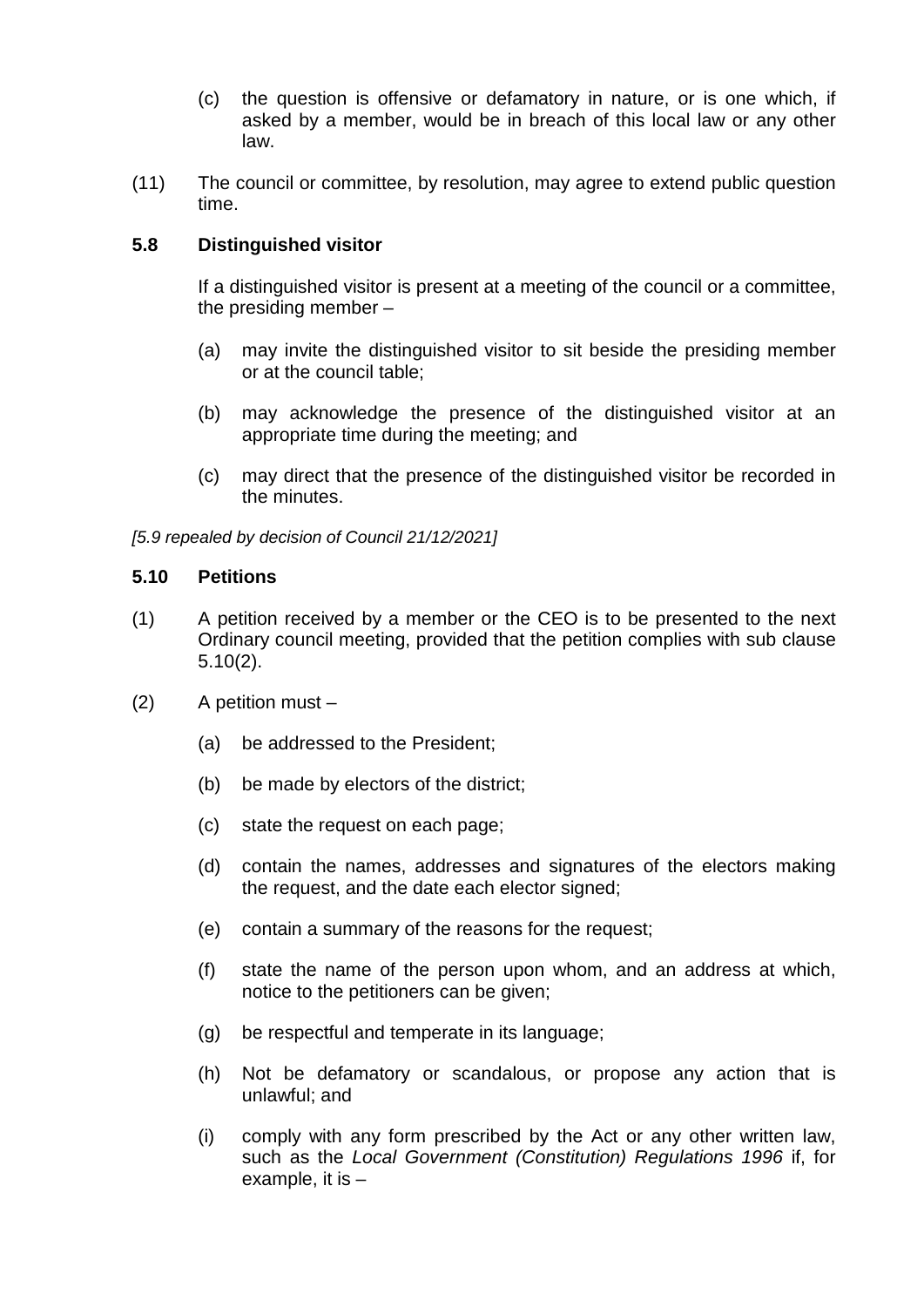- (i) a proposal to change the method of filling the office of President;
- or
- (ii) a submission about changes to wards, the name of a district or ward or the number of councillors for a district or ward.
- $(3)$  On the presentation of a petition  $-$ 
	- (a) the member presenting it is confined to reading the petition; and
	- (b) the only motion that is in order is that the petition be received and, if necessary, that it be referred for a report from the CEO.
- (4) At any meeting, the council or committee is not to vote on any matter that is the subject of a petition presented to that meeting, unless –
	- (a) the matter is the subject of a report included in the agenda; and
	- (b) the council or committee has considered the issues raised in the petition.

### **5.11 Participation at committee meetings**

- $(1)$  In this clause a reference to a person is to a person who
	- (a) is entitled to attend a committee meeting;
	- (b) attends a committee meeting; and
	- (c) is not a member of that committee.
- (2) A member may attend, as an observer, any meeting of a committee of which he or she is not a member or the deputy of a member, but is to sit in an area set aside by the CEO for observers separated from the committee members.
- (3) Without the consent of the presiding member, no person is to address a committee meeting.
- (4) The presiding member of a committee may allow a person to make an oral submission to the committee for up to 3 minutes.
- (5) A person addressing the committee with the consent of the presiding member must cease that address immediately after being directed to do so by the presiding member.
- (6) A person who fails to comply with a direction of the presiding member under subclause (5) may, by order of the presiding member, be removed from the committee room.
- (7) The council may make a policy dealing with the circumstances in which a person may be given consent to address a committee meeting.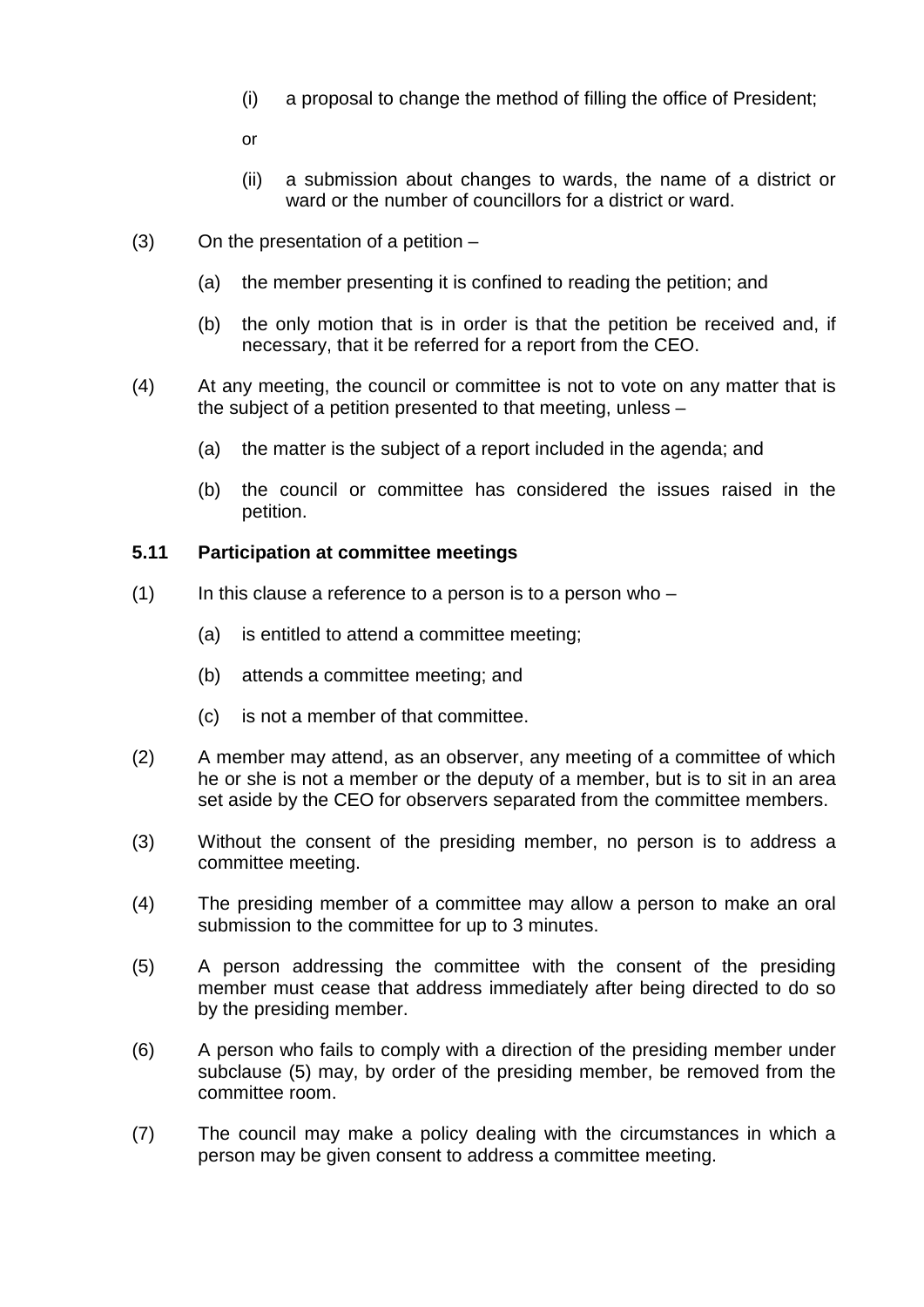# **5.12 Public inspection of agenda materials**

The right of a member of the public to inspect the documents relating to a council or committee meeting are dealt with in the Regulations.

# **5.13 Confidentiality of information withheld**

- (1) Information withheld by the CEO from the public under regulation 14(2) of the Regulations is to be –
	- (a) identified in the agenda of a council or committee meeting under the item "Matters for which the meeting is to be closed to the public"; and
	- (b) marked "Confidential" in the agenda.
- (2) A member or an employee who has
	- (a) confidential information under subclause (1); or
	- (b) information that is provided or disclosed for the purposes of or during a meeting, or part of a meeting, that is closed to the public,

must not disclose any of that information to any person other than another member or an employee to the extent necessary for the purpose of carrying out his or her duties.

Penalty \$1,000

- (3) Subclause (2) does not prevent a member or employee from disclosing information –
	- (a) at a closed meeting;
	- (b) to the extent specified by the council and subject to such other conditions as the council determines;
	- (c) that is already in the public domain;
	- (d) to an officer of the Department;
	- (e) to the Minister;
	- (f) to a legal practitioner for the purpose of obtaining legal advice; or
	- (g) if the disclosure is required or permitted by law.

### **5.14 Recording of proceedings**

Except in accordance with the resolution of a meeting, a person is not to use any electronic, visual or audio recording device or instrument to record the proceedings of the meeting.

### **5.15 Prevention of disturbance**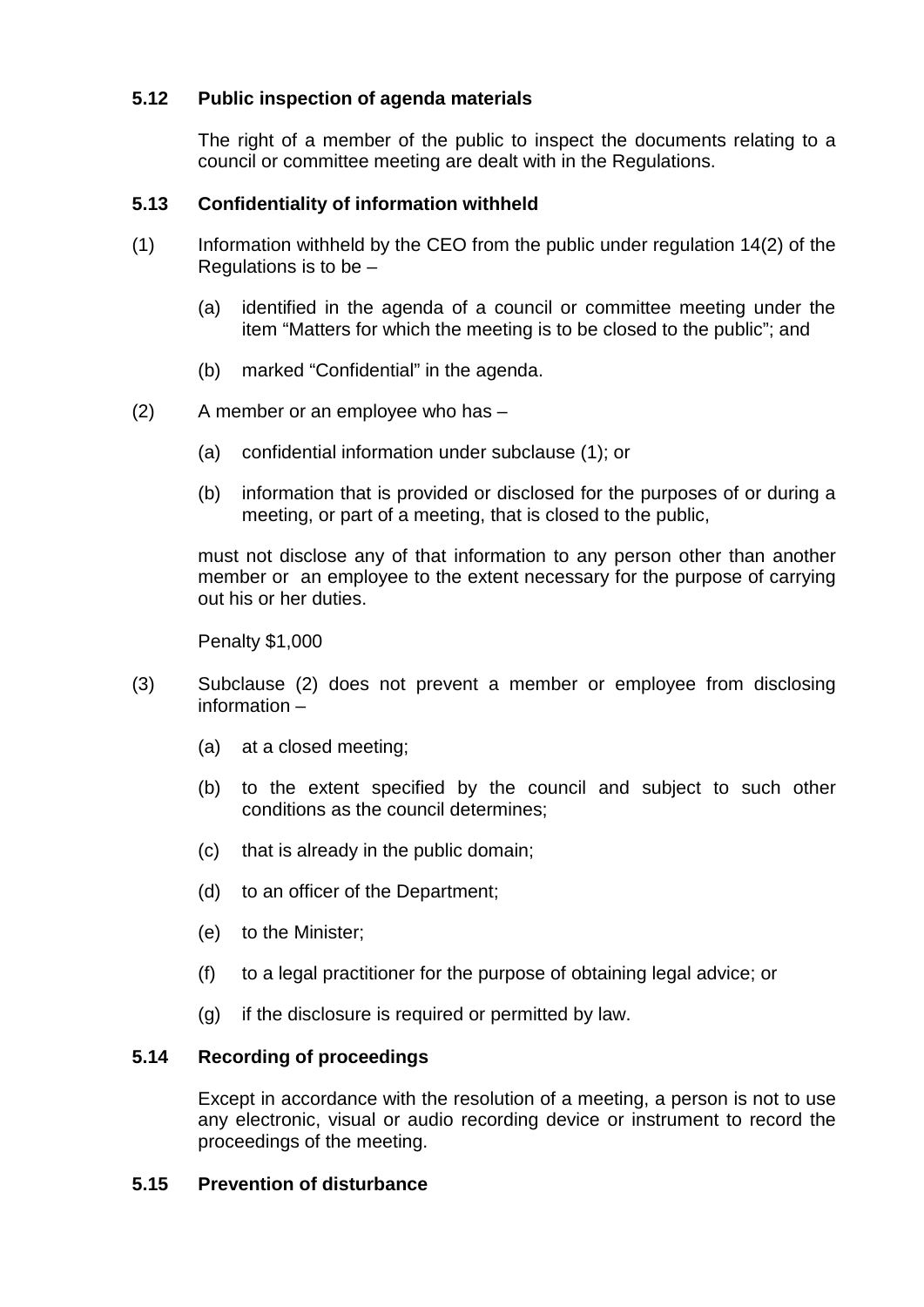- (1) A reference in this clause to a "person" is to a person other than a member.
- (2) A person must ensure that his or her mobile telephone or audible pager is not switched on or used during any meeting.
- (3) A person addressing the council or a committee must extend due courtesy and respect to the council or committee and the processes under which it operates and must comply with any direction by the presiding member.

Penalty \$1,000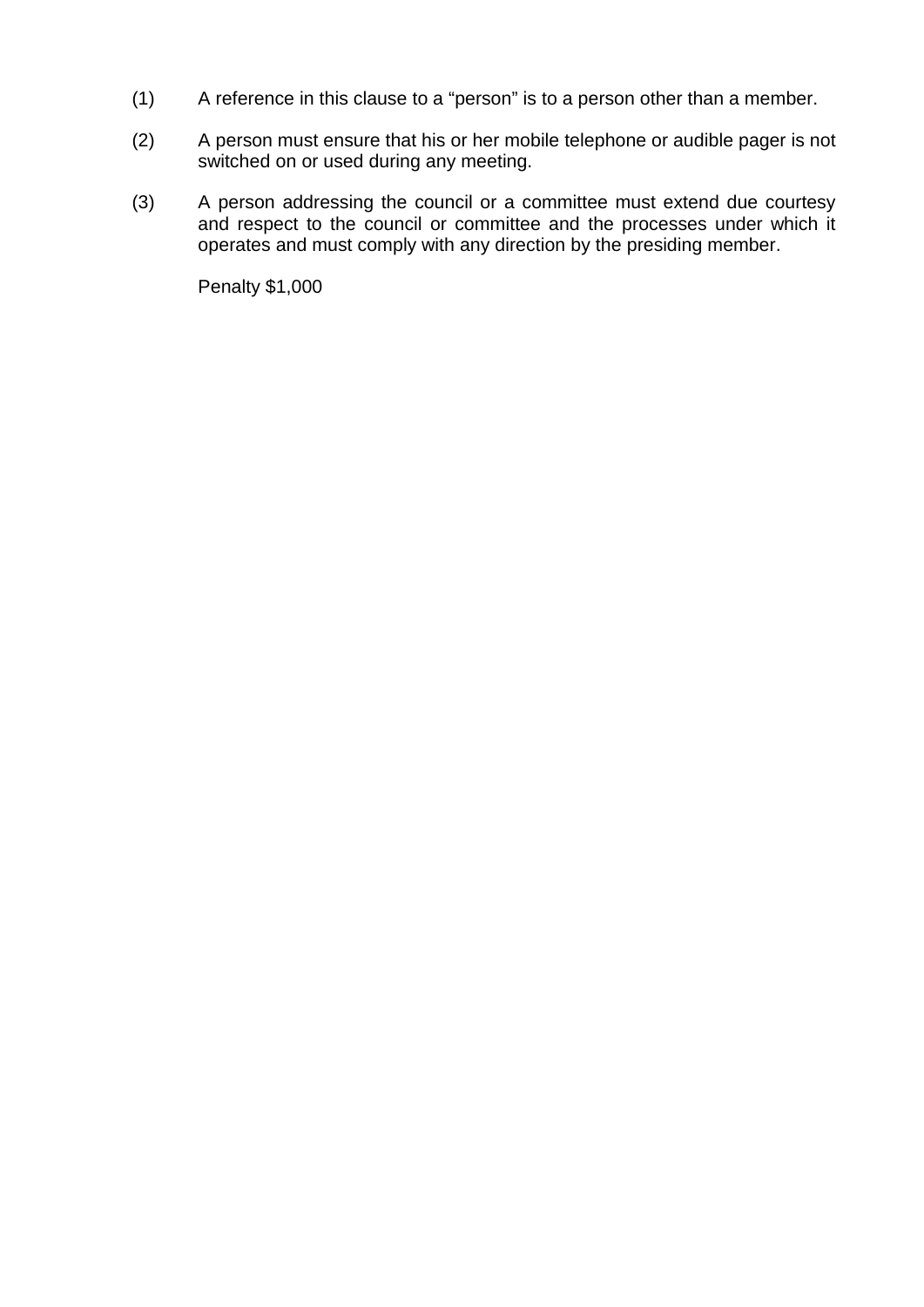(4) A person present at or observing a meeting must not create a disturbance, by interrupting or interfering with the orderly conduct of the proceedings, whether by expressing approval or dissent, by conversing or by any other means.

Penalty \$1,000

- (5) The presiding member may warn a person who fails to comply with this clause.
- $(6)$  If
	- (a) after being warned, the person again acts contrary to this clause, or to this local law; or
	- (b) a person refuses or fails to comply with a direction by the presiding member,

the presiding member may expel the person from the meeting by ordering him or her to leave the meeting room.

(7) A person who is ordered to leave the meeting room and fails to do so may, by order of the presiding member be removed from the meeting room and, if the presiding member orders, from the premises.

### **Part 6 - Questions by members**

#### **6.1 Questions on notice**

- (1) A member who wishes to ask a question at a meeting of the council (other than a question to which clause 6.2 applies) is to give to the CEO written notice of the text of the question at least 4 clear working days before the meeting.
- (2) If the CEO considers that the question breaches or may breach this local law or any other law –
	- (a) the CEO is to refer the question to the President;
	- (b) the President is to exclude the question if he or she concurs with the view of the CEO; and
	- (c) if the question is excluded, the CEO is to give all members, as soon as practicable but not later than the next ordinary meeting, the reasons for the exclusion.
- (3) Notice of a question that is not withdrawn or excluded under subclause (1) is to be included, if practicable, in the agenda of the meeting, or is otherwise to be tabled at the meeting.
- (4) Every question and answer is to be submitted as briefly and concisely as possible and no discussion is to be allowed, unless with the consent of the presiding member*.*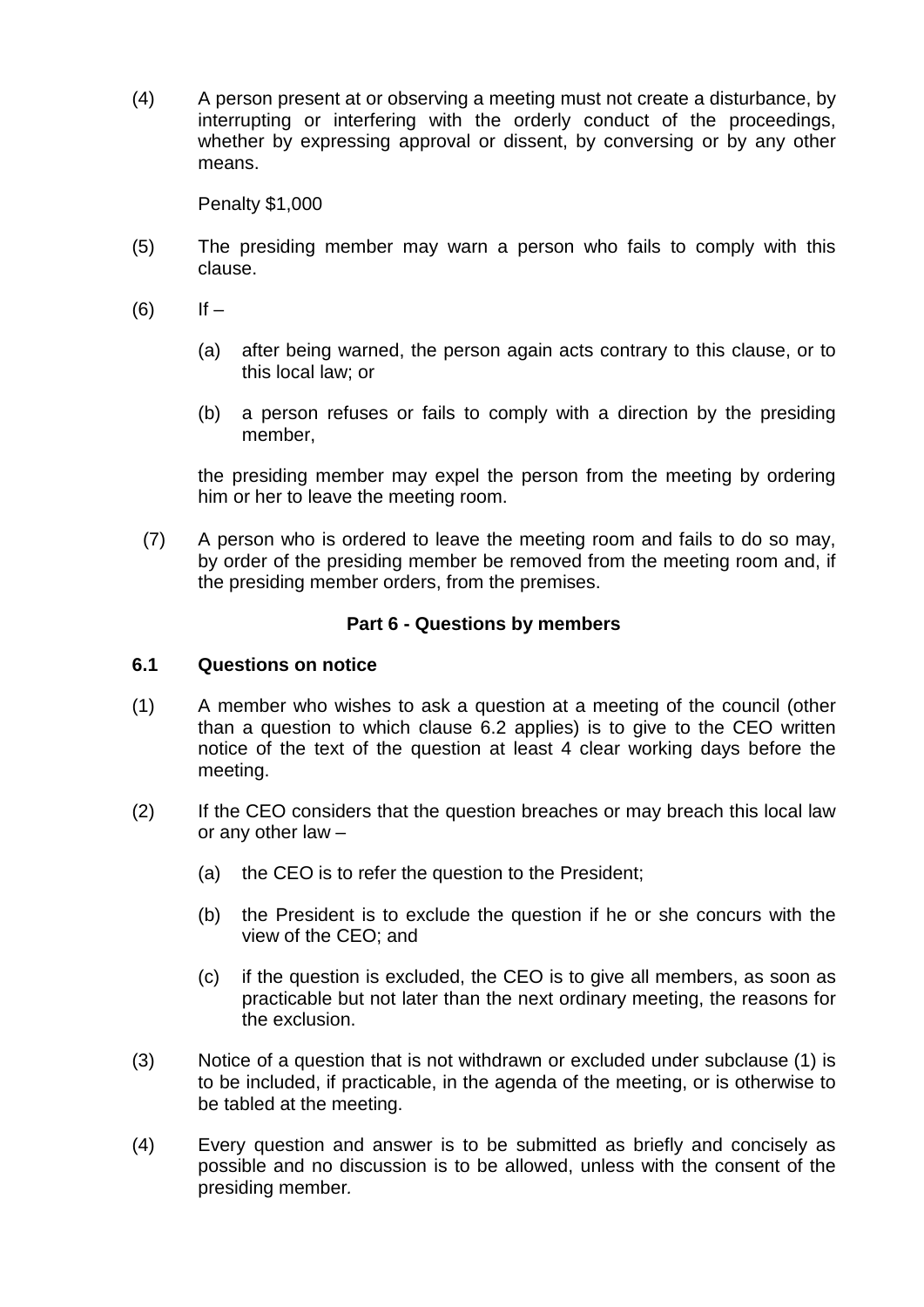# **6.2 Questions without notice**

- (1) A member requesting general information from an employee at a meeting may ask a question without notice and, with the consent of the presiding member, may ask one or more further questions of that employee or another employee present at the meeting.
- (2) Where possible the employee is to endeavour to answer the question to the best of his or her knowledge and ability, however, if the information is unavailable or the answer requires research or investigation, the employee may ask that –
	- (a) the question be placed on notice for the next meeting; and
	- (b) the answer to the question be given to the member who asked it within seven days.
- (3) Every question and answer
	- (a) is to be brief and concise; and
	- (b) is not to be accompanied by argument, expression of opinion or statement of facts, except to the extent necessary to explain the question or answer.
- (4) In answering any question, an employee may qualify his or her answer and may at a later time in the meeting or at a subsequent meeting alter, correct, add to or otherwise amend the original answer.

### **6.3 Questions during debate**

At any time during the debate on a motion before the motion is put, a member may ask a question and, with the consent of the presiding member, may ask one or more further questions.

### **6.4 Restrictions on questions and answers**

- (1) Questions asked by a member, and responses given by a member or an employee –
	- (a) are to be brief and concise; and
	- (b) are not to be accompanied by  $-$ 
		- (i) expression of opinion, statement of fact or other comment, except when necessary to explain the question or answer; or
		- (ii) any discussion or further question, except with the consent of the presiding member.
- (2) In answering any question, a member or an employee may qualify his or her answer and may at a later time in the meeting or at a later meeting alter, correct, add to or otherwise amend his or her original answer.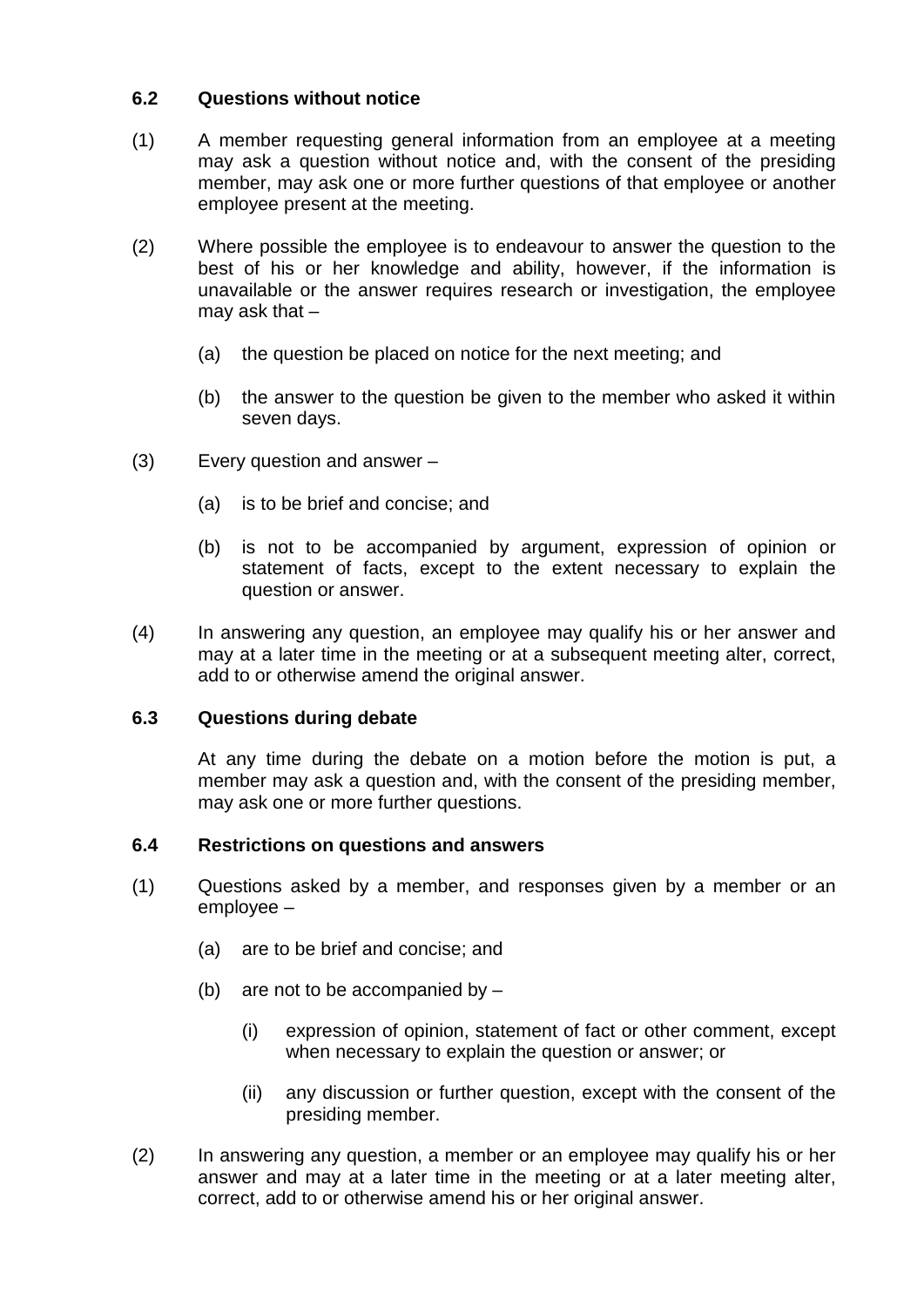# **Part 7 - Conduct of members**

### **7.1 Members to occupy own seats**

- (1) Seating arrangements for members at council meetings are to be determined –
	- (a) at the first council meeting after each ordinary election day
		- (i) by member consensus; or
		- (ii) in the absence of member consensus, by the CEO allotting, by random draw, a position at the council table to each member; and
	- (b) at any time, by a council resolution.
- (2) During a council meeting, a member must sit only in the seat allocated to him or her under subclause (1).

#### **7.2 Official titles to be used**

A speaker, when speaking or referring to the President or Deputy President, or to a councillor or employee, must use the title of that person's office.

### **7.3 Entering or leaving a meeting**

During the course of a meeting, a member must not enter or leave the meeting without first giving an appropriate indication, in order to facilitate the recording in the minutes of the time of entry or departure.

#### **7.4 Members who wish to speak**

A member who wishes to speak at a council or committee meeting must indicate his or her intention to speak by raising his or her hand, or by any other method determined by the council or committee.

#### **7.5 Priority of speaking**

- (1) At a council meeting, where two or more members of the council indicate, at the same time, their intention to speak, the presiding member is to decide which member is entitled to be heard first.
- (2) At a committee meeting, the presiding member is first to invite committee members to speak followed, at the discretion of the presiding member, by other members and attendees.
- (3) A decision of the presiding member under this clause is not open to discussion or dissent.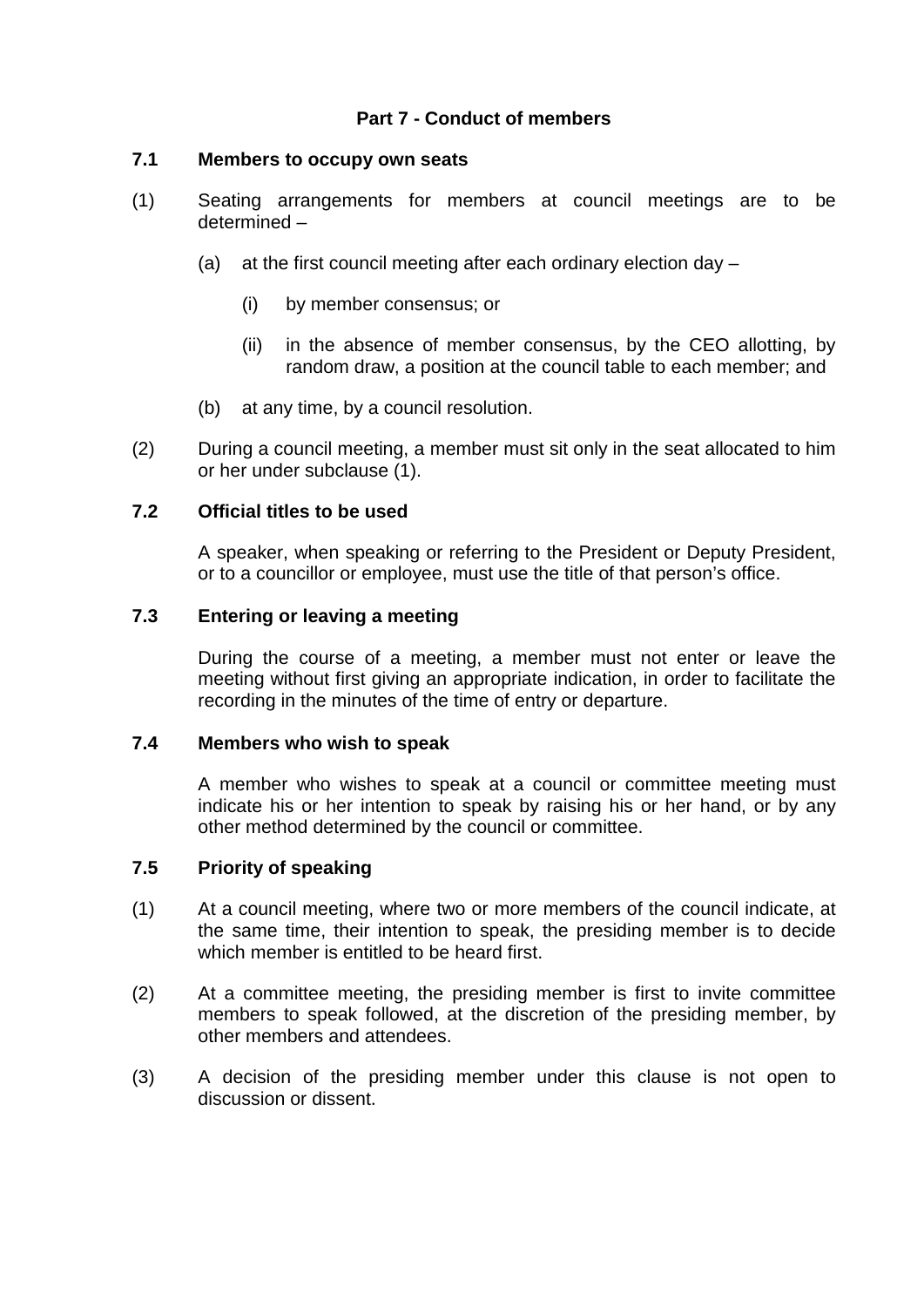# **7.6 Presiding member may take part in debates**

Subject to compliance with procedures for the debate of motions contained in this local law, the presiding member may take part in a discussion of any matter before the meeting.

# **7.7 Relevance**

- (1) A member must restrict his or her remarks to the motion or amendment under discussion, or to a personal explanation or point of order.
- (2) The presiding member, at any time, may
	- (a) call the attention of the meeting to any irrelevant or repetitious remarks by a member; or
	- (b) direct that member, if speaking, to discontinue his or her speech.
- (3) A member must comply with the direction of the presiding member under subclause (2) by immediately ceasing to speak.

# **7.8 Speaking twice**

- (1) A member must not address the council or a committee more than once on any motion or amendment except –
	- (a) as the mover of a substantive motion, to exercise a right of reply;
	- (b) to raise a point of order; or
	- (c) to make a personal explanation.
- (2) A member who asks a question before speaking has not addressed the meeting for the purposes of this clause.

### **7.9 Duration of speeches**

A member must not speak on any matter for more than 5 minutes without the consent of the meeting which, if given, is to be given without discussion.

### **7.10 No speaking after conclusion of debate**

A member must not speak on any motion or amendment –

- (a) after the mover has replied; or
- (b) after the question has been put.

### **7.11 No interruption**

A member must not interrupt another member who is speaking unless –

(a) to raise a point of order;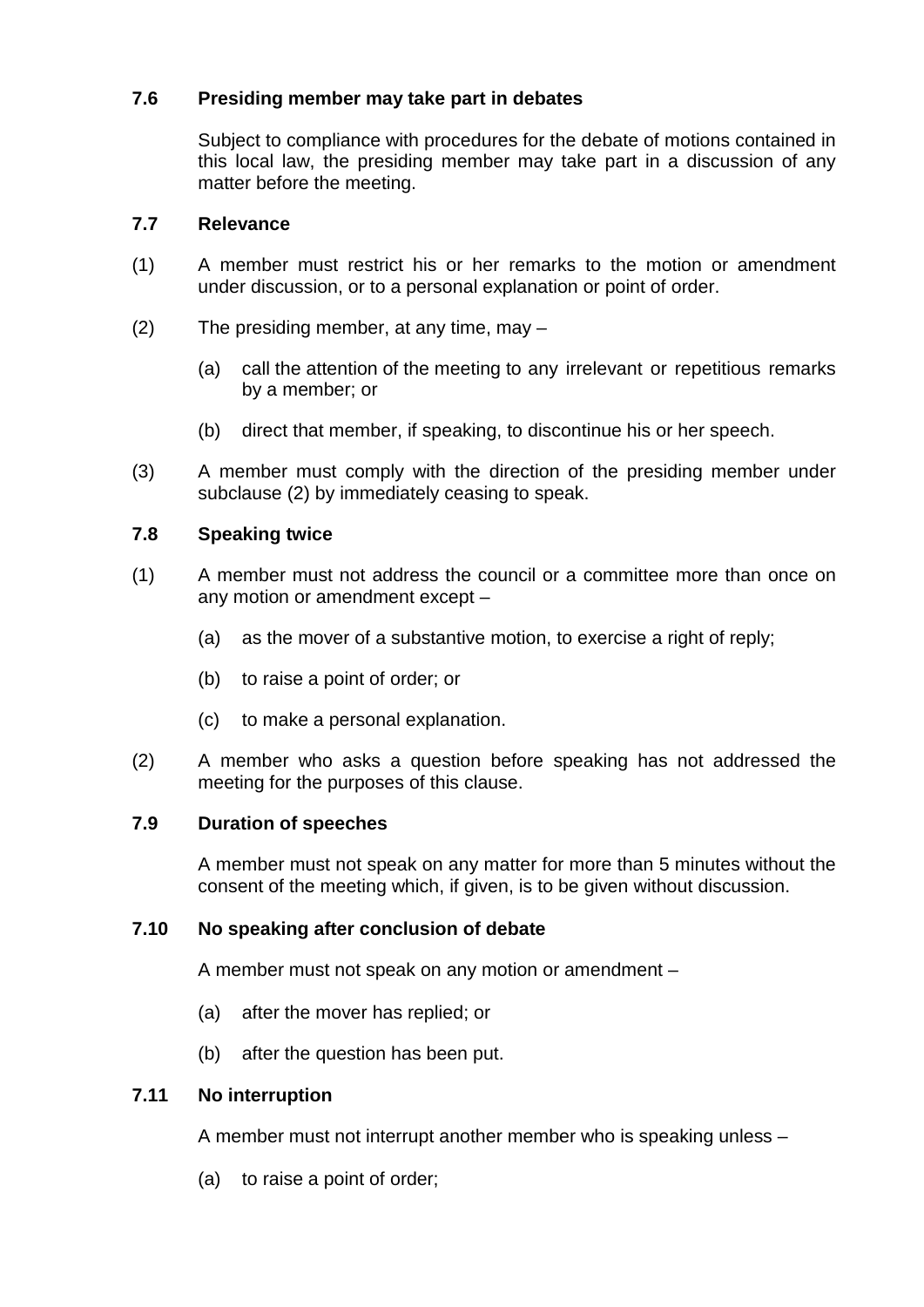- (b) to call attention to the absence of a quorum;
- (c) to make a personal explanation under clause 7.15; or
- (d) to move a procedural motion that the member be no longer heard (see clause 10.1(e)).

### **7.12 No reopening of discussion**

A member must not reopen a discussion on any council or committee decision, except to move that the decision be revoked or changed (see Part 14).

#### **7.13 Offensive language**

- (1) A member must not reflect adversely on a decision of the council or a committee except on a motion that the decision be revoked or changed (see Part 14).
- (2) A member must not
	- (a) reflect adversely on the character or actions of another member or employee;
	- (b) impute any motive to a member or employee; or
	- (c) use an expression that is offensive or objectionable,

unless the meeting resolves, without debate, that the question then before the meeting cannot otherwise be adequately considered.

Penalty \$1,000

(3) A member must not use offensive or objectionable expressions in reference to any other member, employee or other person.

Penalty \$1,000

(4) If a member specifically requests, immediately after their use, that any particular words used by a member be recorded in the minutes, the presiding member is to cause the words used to be taken down and read to the meeting for verification and then to be recorded in the minutes.

#### **7.14 Withdrawal of offensive language**

A member who, in the opinion of the presiding member and in the absence of a resolution under clause 7.13(2) –

- (a) reflects adversely on the character or actions of another member or employee;
- (b) imputes any motive to a member or employee; or
- (c) uses an expression that is offensive or objectionable,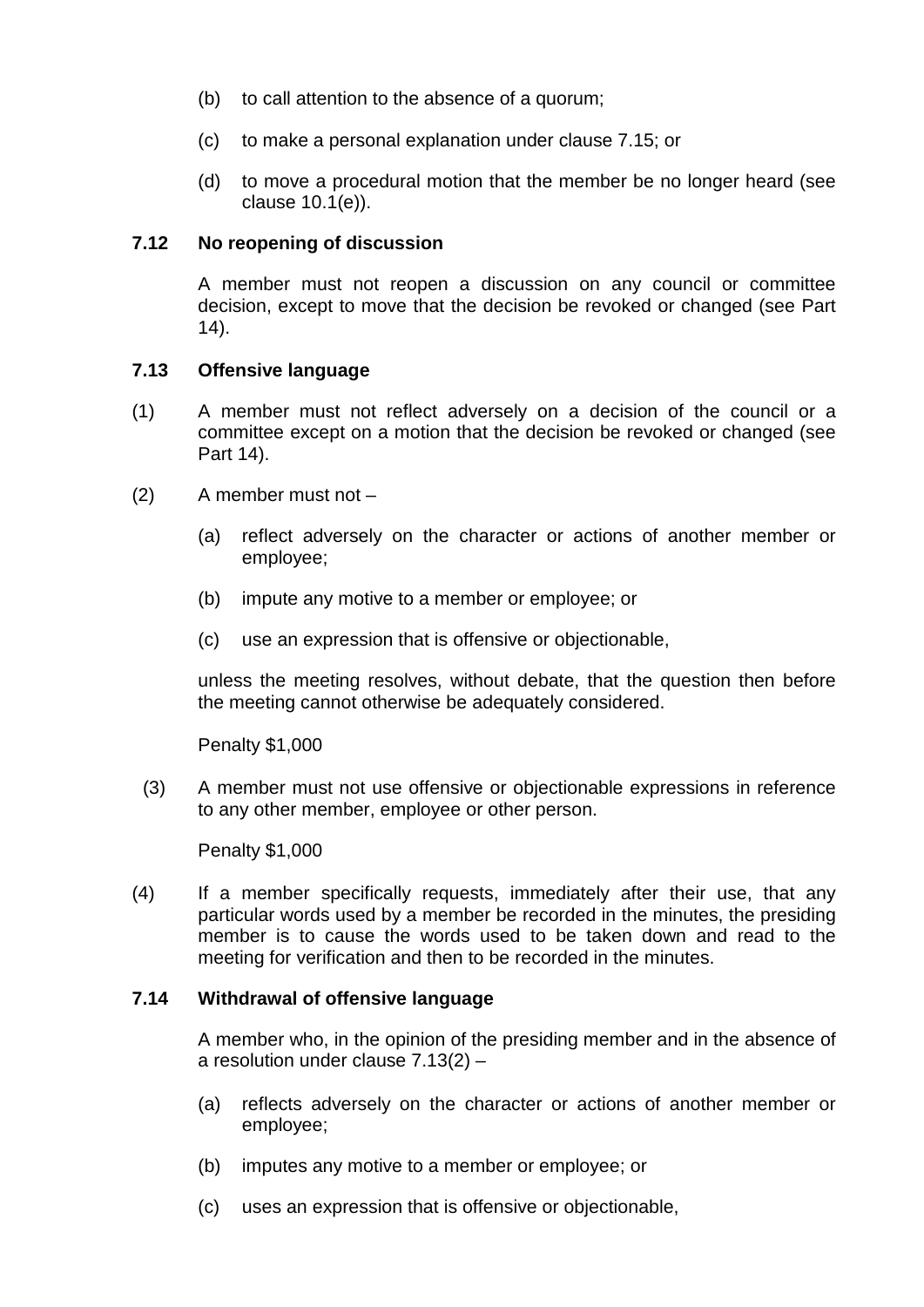must, when directed by the presiding member, withdraw the reflection, imputation or expression and make a satisfactory apology.

# **7.15 Personal explanation**

- (1) A member who wishes to make a personal explanation relating to a matter referred to by another member who is then speaking must indicate to the presiding member his or her intention to make a personal explanation.
- (2) The presiding member is to determine whether the personal explanation is to be heard immediately or at the conclusion of the speech by the other member.
- (3) A member making a personal explanation must confine his or her observations to a succinct statement relating to the specific part of the speech in which he or she may have been misunderstood.

# **Part 8 - Preserving order**

### **8.1 Presiding member to preserve order**

- (1) The presiding member is to preserve order and, whenever he or she considers it necessary, may call any member to order.
- (2) When the presiding member speaks during a debate, any member then speaking, or indicating that he or she wishes to speak, is immediately to cease speaking and every member present must preserve strict silence so that the presiding member may be heard without interruption.

Penalty \$500

(3) Subclause (2) is not to be used by the presiding member to exercise the right provided in clause 7.6, but to preserve order.

### **8.2 Point of order**

- $(1)$  A member may object, by way of a point of order, only to a breach of  $-$ 
	- (a) any part of this local law; or
	- (b) any other written law.
- (2) Despite anything in this local law to the contrary, a point of order
	- (a) takes precedence over any discussion; and
	- (b) until determined, suspends the consideration or discussion of any other matter.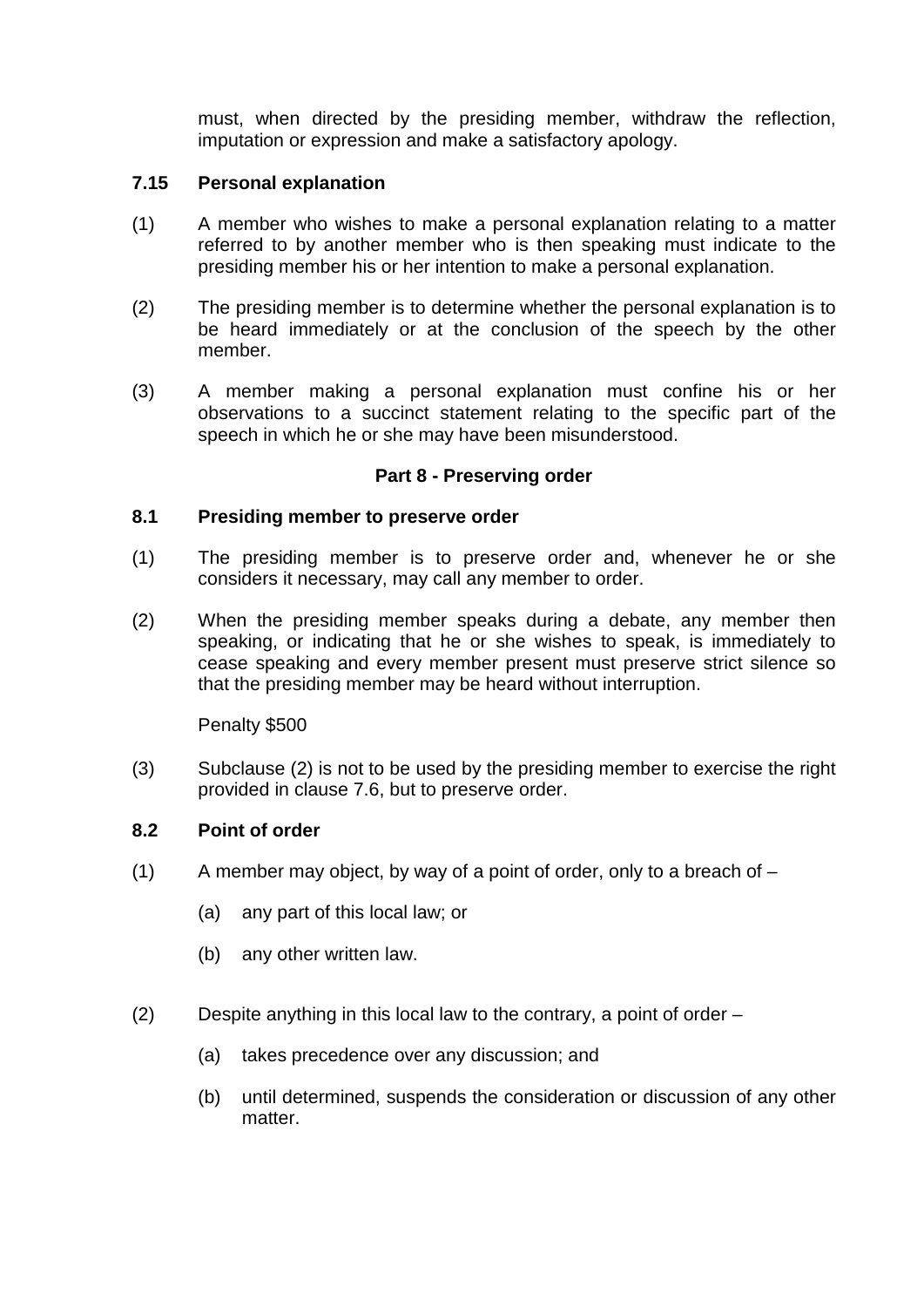# **8.3 Procedures on a point of order**

- (1) A member who is addressing the presiding member must not be interrupted except on a point of order.
- (2) A member interrupted on a point of order must cease speaking until
	- (a) the member raising the point of order has been heard; and
	- (b) the presiding member has ruled on the point of order,

and, if permitted, the member who has been interrupted may then proceed.

### **8.4 Ruling by the presiding member**

- (1) The presiding member is to rule on any point of order which is raised by either upholding or rejecting the point of order.
- $(2)$  A ruling by the presiding member on a point of order  $-$ 
	- (a) is not to be the subject of debate or comment; and
	- (b) is to be final unless the majority of members then present and voting, on a motion moved immediately after the ruling, dissent from the ruling.
- (3) Subject to a motion of dissent being carried under subclause (2), if the presiding member rules that –
	- (a) any motion, amendment or other matter before the meeting is out of order, it is not to be considered further; and
	- (b) a statement made or act done by a member is out of order, the presiding member may direct the member to make an explanation, retraction or apology.

# **8.5 Continued breach of order**

If a member –

- (a) persists in any conduct that the presiding member had ruled is out of order; or
- (b) fails or refuses to comply with a direction from the presiding member,

the presiding member may direct the member to refrain from taking any further part in the debate of that item, other than by voting, and the member must comply with that direction.

### **8.6 Presiding member may adjourn meeting**

(1) For the purpose of preserving or regaining order, the presiding member may adjourn the meeting for a period of up to 15 minutes.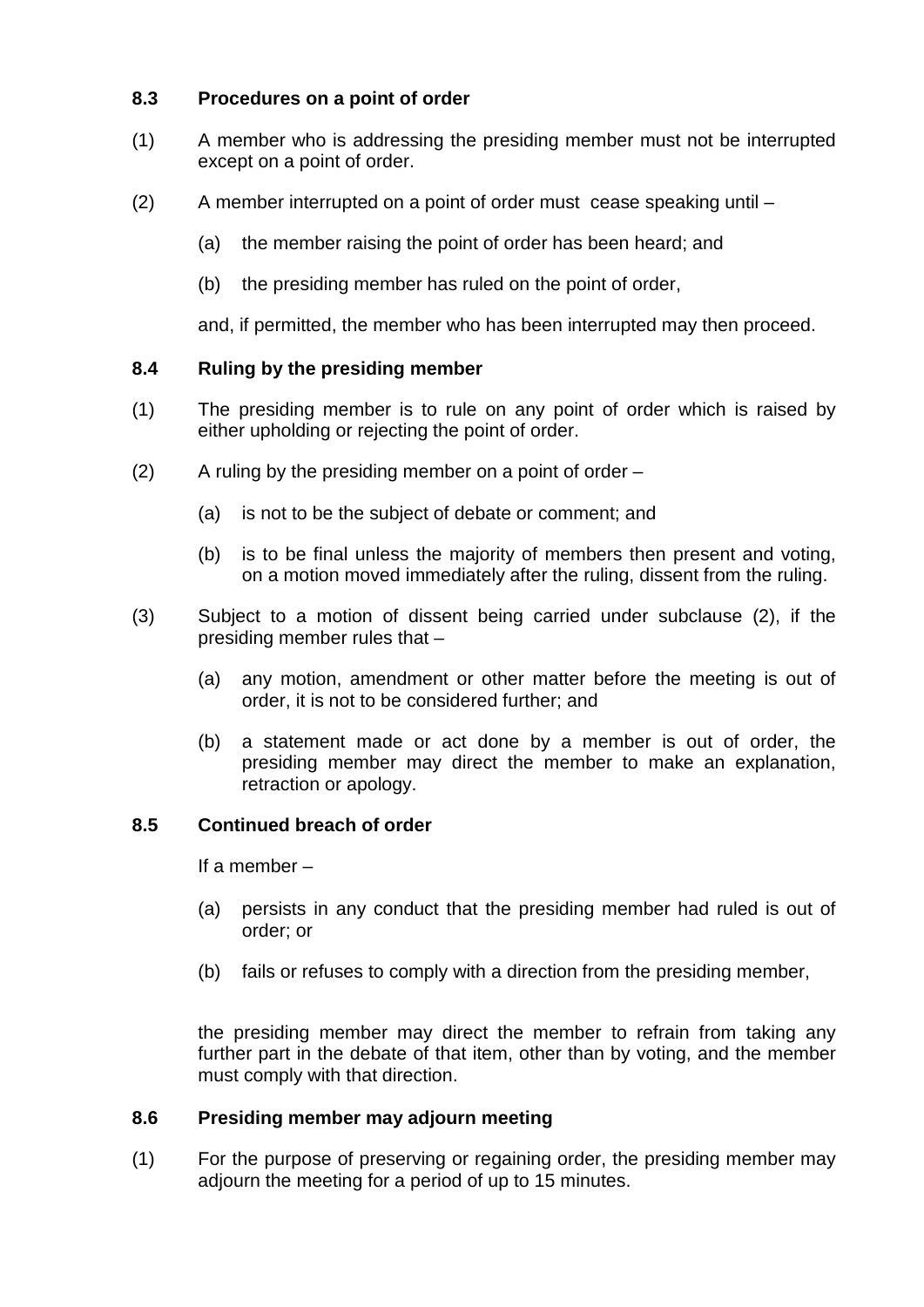- (2) On resumption, the debate is to continue at the point at which the meeting was adjourned.
- (3) If, at any one meeting, the presiding member adjourns the meeting more than once for the purpose of preserving or regaining order, the second or subsequent adjournment may be to a later time on the same day or to another day.
- (4) Where debate on a motion before the council is interrupted by an adiournment under this clause -
	- (a) the name of each member who has spoken on the motion before the adjournment is to be recorded in the minutes; and
	- (b) the provisions of clause 7.8 apply when the debate is resumed.

### **Part 9 - Debate of substantive motions**

#### **9.1 Motions to be stated and in writing**

- (1) A member who wishes to move a substantive motion, or an amendment to a substantive motion –
	- (a) is to state the substance of the motion before speaking to it; and
	- (b) is to put the motion or amendment in writing if he or she is required to do so by the presiding member.
- (2) The written terms of the motion or amendment are to be given to the CEO who is to ensure that they are recorded in the minutes.

#### **9.2 Motions to be supported**

- (1) A substantive motion or an amendment to a substantive motion is not open to debate until it has been seconded.
- (2) A motion to revoke or change a decision made at a council or a committee meeting is not open to debate unless the motion has the support required under regulation 10 of the Regulations (see clause 14.1 below).

#### **9.3 Unopposed business**

- (1) Immediately after a substantive motion has been moved and seconded, the presiding member may ask the meeting if any member opposes it.
- (2) If no member opposes the motion, the presiding member may declare it carried without debate and without taking a vote.
- (3) A motion carried under subclause (2) is to be recorded in the minutes as a unanimous decision of the council or committee.
- (4) If a member opposes a motion, the motion is to be dealt with under this Part.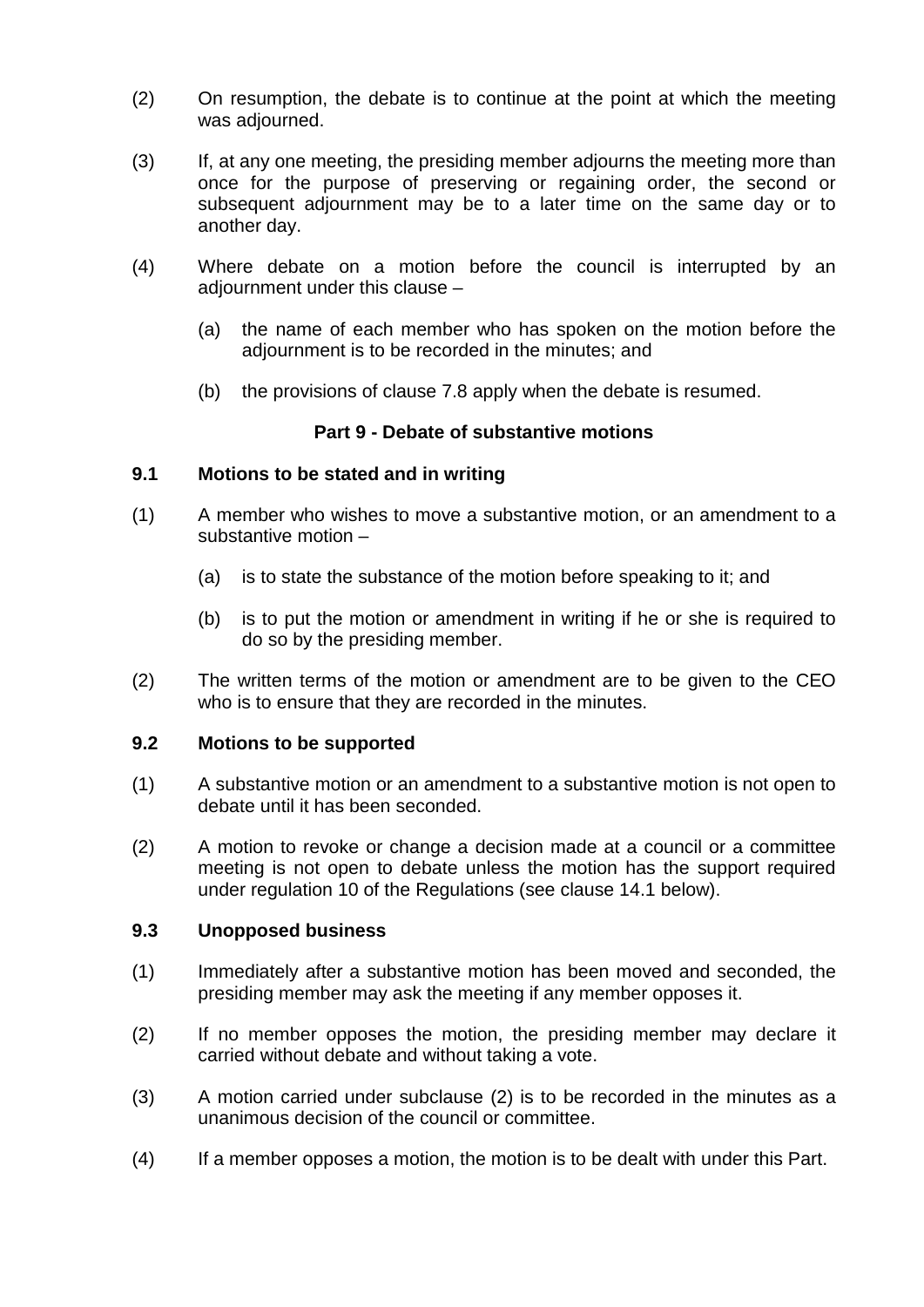(5) This clause does not apply to a motion or decision to revoke or change a decision which has been made at a council or committee meeting (see Part 14).

# **9.4 Only one substantive motion at a time**

The council or committee –

- (a) is not to accept a substantive motion while another substantive motion is being debated; and
- (b) is not to consider more than one substantive motion at any time.

### **9.5 Complex motions**

The presiding member may require that a complex substantive motion, or a complex amendment to a substantive motion, is to be broken down and put in the form of more than one motion, each of which is to be put in sequence.

#### **9.6 Order of call in debate**

The presiding member is to call speakers to a substantive motion in the following order –

- (a) the mover to state the motion;
- (b) a seconder to the motion;
- (c) the mover to speak to the motion;
- (d) the seconder to speak to the motion;
- (e) a speaker against the motion;
- (f) a speaker for the motion;
- (g) other speakers against and for the motion, alternating where possible; and
- (h) the mover to take the right of reply (if any) which closes debate.

#### **9.7 Limit of debate**

The presiding member may offer the right of reply and put a substantive motion to the vote if he or she believes that sufficient discussion has taken place even though all members may not have spoken.

#### **9.8 Member may require motion to be read**

A member may require the motion under discussion to be read at any time during a debate, but not so as to interrupt any other member who is speaking.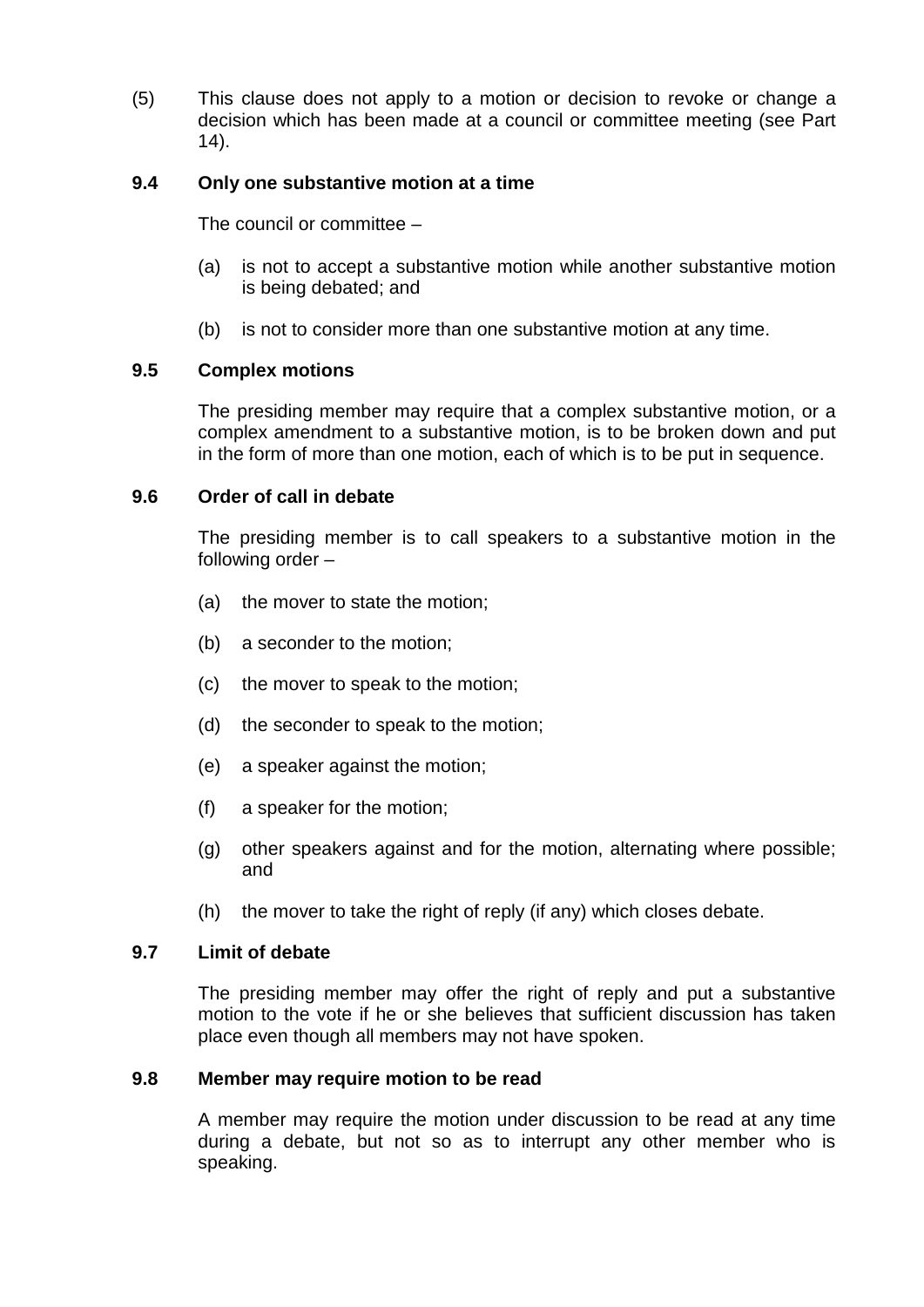# **9.9 Consent of seconder required**

The mover of a substantive motion cannot alter the wording of the motion without the consent of the seconder.

# **9.10 Order of amendments**

Any number of amendments may be proposed to a substantive motion, but when an amendment is moved to a substantive motion, no second or subsequent amendment is to be moved or considered until the first amendment has been withdrawn, lost or carried.

### **9.11 Amendments must not negate original motion**

An amendment to a substantive motion cannot negate the original motion or the intent of the original motion.

### **9.12 Relevance of amendments**

An amendment must be relevant to the motion in respect of which it is moved.

### **9.13 Mover of motion may speak on amendment**

Any member may speak during debate on an amendment.

### **9.14 Effect of an amendment**

If an amendment to a substantive motion is carried, the motion as amended then becomes the substantive motion, on which any member may speak and any further amendment may be moved.

### **9.15 Withdrawal of motion and amendments**

- (1) The council or a committee may, without debate, grant leave to withdraw a substantive motion or amendment on the request of the mover of the motion or amendment if –
	- (a) it has the approval of the seconder; and
	- (b) there is no voice expressed to the contrary by any member,

in which case there is to be no further discussion on the motion or amendment.

- (2) Unless subclause (1) applies, the discussion on the motion or amendment is to continue.
- (3) Where an amendment has been proposed to a substantive motion, the substantive motion is not to be withdrawn, except by consent of the majority of members present, until the amendment proposed has been withdrawn or lost.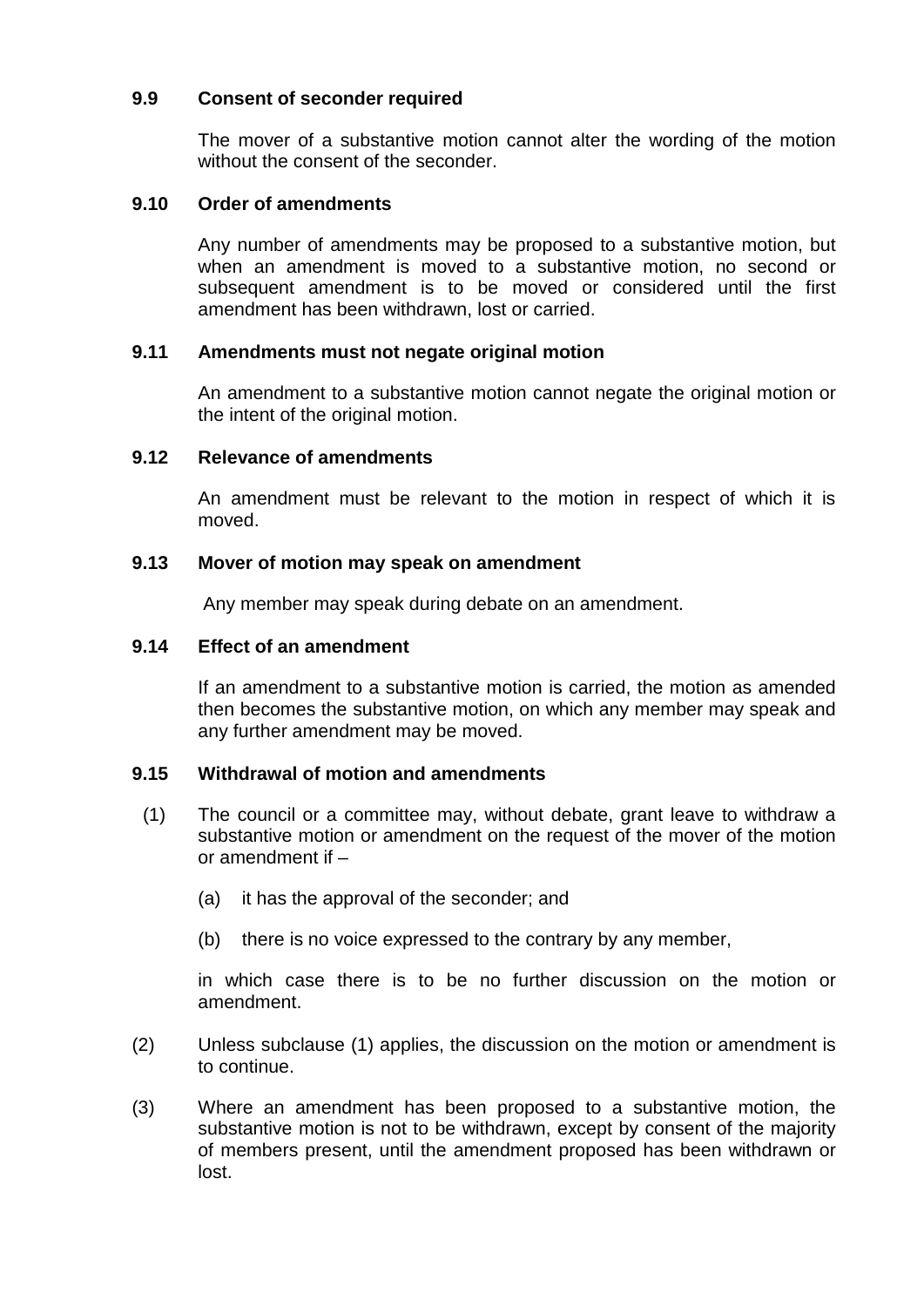# **9.16 Right of reply**

- (1) A member who moves a substantive motion has the right of reply.
- (2) The right of reply may be exercised only
	- (a) where no amendment is moved to the substantive motion at the conclusion of the discussion on the motion; or
	- (b) where one or more amendments have been moved to the substantive motion – at the conclusion of the discussion on the substantive motion and any amendments.
- (3) After the mover of the substantive motion has commenced the reply
	- (a) no other member is to speak on the motion; and
	- (b) there is to be no further discussion on, or any further amendment to, the motion.
- (4) The right of reply is to be confined to rebutting arguments raised by previous speakers and no new matter is to be introduced.
- (5) At the conclusion of the right of reply, the substantive motion, or the substantive motion as amended, is immediately to be put to the vote.

### **Part 10 - Procedural motions**

### **10.1 Permissible procedural motions**

In addition to the right to move an amendment to a substantive motion (under Part 9), a member may move any of the following procedural motions –

- (a) that the meeting proceed to the next item of business;
- (b) that the item be referred or adjourned to a council or committee meeting;
- (c) that the meeting now adjourn;
- (d) that the motion be now put;
- (e) that the member be no longer heard;
- (f) that the ruling of the presiding member be disagreed with; and
- (g) that the meeting be closed to members of the public (see clause 5.2).

#### **10.2 No debate**

(1) The mover of a motion stated in paragraph (a), (b), (c), (f) or (g) of clause 10.1 may speak to the motion for not more than 5 minutes, the seconder is not to speak other than to formally second the motion, and there is to be no debate on the motion.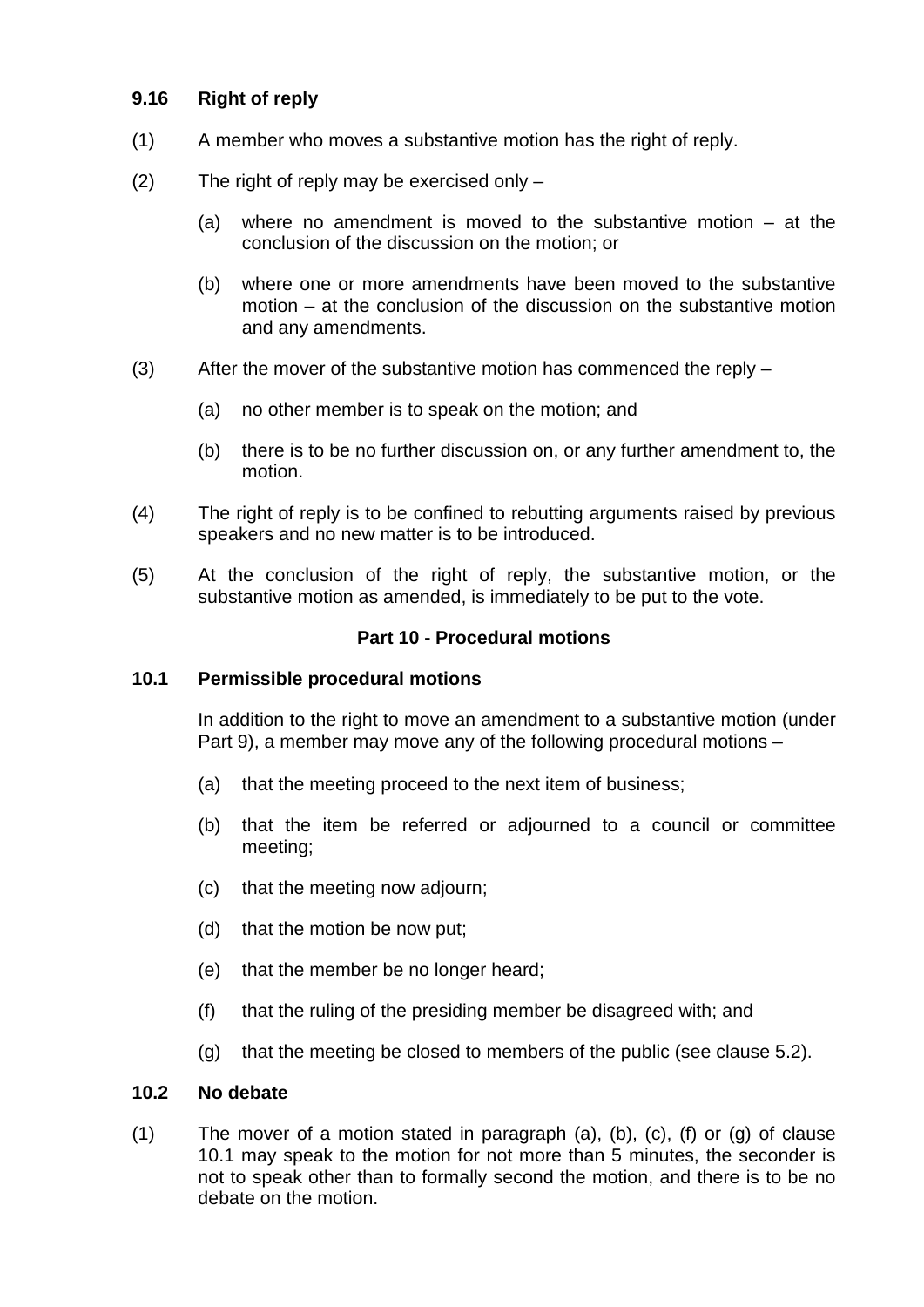(2) The mover of a motion stated in paragraph (d) or (e) of clause 10.1 may not speak to the motion, the seconder is not to speak other than to formally second the motion, and there is to be no debate on the motion.

#### **10.3 Who may move**

A member who has moved, seconded, or spoken for or against the substantive motion, or any amendment to the substantive motion, cannot move any procedural motion which, if carried, would close the debate on the substantive motion or amendment.

### **10.4 Right of reply on substantive motion**

The carrying of a procedural motion which closes debate on the substantive motion or amendment and forces a decision on the substantive motion or amendment does not deny the right of reply to the mover of the substantive motion.

#### **10.5 Meeting to proceed to the next item of business**

The motion "that the meeting proceed to the next item of business", if carried, has the effect that –

- (a) the debate on the substantive motion or amendment ceases immediately;
- (b) no decision is made on the substantive motion;
- (c) the meeting moves to the next item of business; and
- (d) there is no requirement for the matter to be raised again for consideration.

#### **10.6 Item to be referred or adjourned**

- (1) A motion "that the item be referred or adjourned"
	- (a) is to state the meeting, and the time of the meeting, to which the item is to be referred or adjourned; and
	- (b) if carried, has the effect that all debate on the substantive motion or amendment ceases immediately, but is to continue at the meeting, and at the time, stated in the motion.
- (2) If a motion "that the item be adjourned" is carried at a meeting of the council –
	- (a) the name of each member who has spoken on the item before the adjournment is to be recorded in the minutes; and
	- (b) the provisions of clause 7.8 apply when the debate is resumed.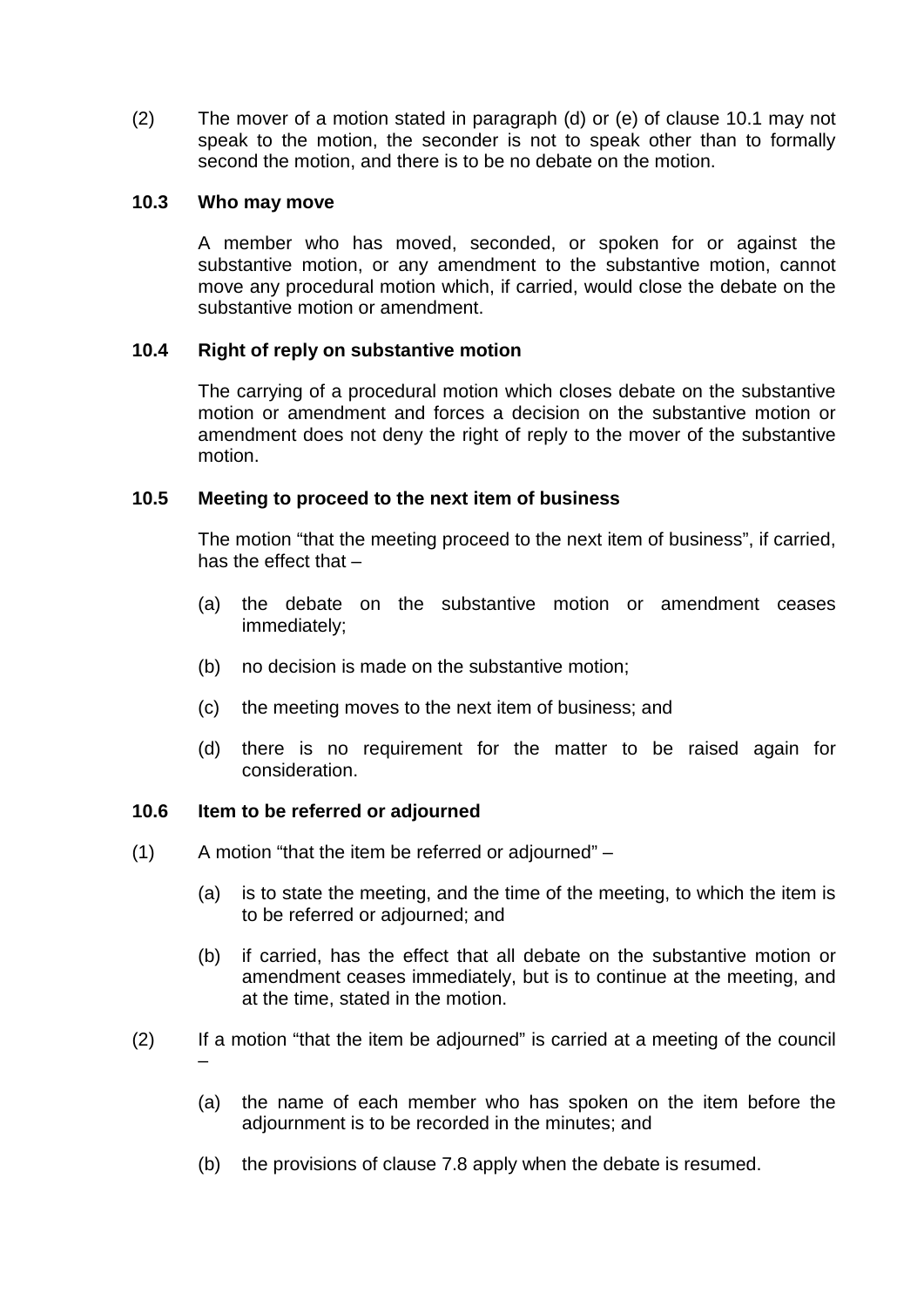# **10.7 Meeting now adjourn**

- (1) A member is not to move or second more than one motion of adjournment during the same meeting.
- (2) Before putting the motion for the adjournment, the presiding member may seek leave of the meeting to deal first with matters that may be subject of an adoption by exception resolution (see clause 4.7).
- (3) A motion "that the meeting now adjourn"
	- (a) is to state the time and date to which the meeting is adjourned; and
	- (b) if carried, has the effect that the meeting is adjourned to the time and date specified in the motion.
- $(4)$  A meeting adjourned under subclause  $(3)$ 
	- (a) is to continue from the point at which it was adjourned, unless the presiding member or the meeting determines otherwise; and
	- (b) in the case of a council meeting
		- (i) the name of each member who has spoken on any matter that is adjourned is to be recorded in the minutes; and
		- (ii) the provisions of clause 7.8 apply when debate on that matter is resumed.

### **10.8 Motion to be put**

- (1) If the motion "that the motion be now put" is carried during discussion on a substantive motion without amendment, the presiding member is to offer the right of reply and then immediately put the motion to the vote without further debate.
- (2) If the motion "that the motion be now put" is carried during debate of the amendment, the presiding member is to put the amendment to the vote without further debate.
- (3) If the motion "that the motion be now put" is lost, the debate is to continue.

### **10.9 Member to be no longer heard**

If the motion "that the member be no longer heard" is carried, the speaker against whom the motion has been moved cannot speak further on the current substantive motion, or any amendment relating to it, except to exercise the right of reply if he or she is the mover of the substantive motion.

### **10.10 Ruling of the presiding member be disagreed with**

If the motion "that the ruling of the presiding member be disagreed with" is carried, that ruling is to have no effect and the meeting is to proceed accordingly.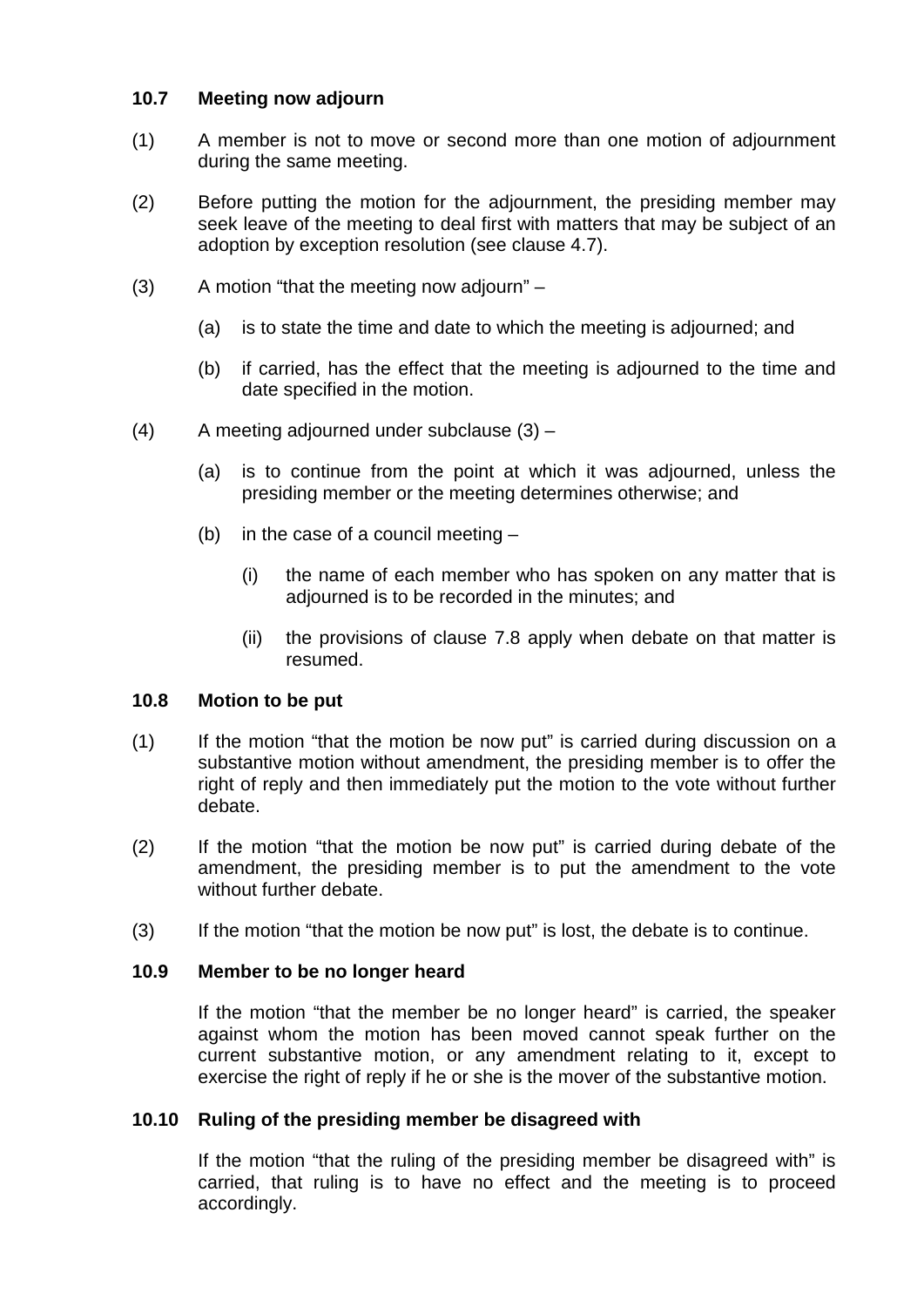# **Part 11 - Disclosure of interests**

### **11.1 Disclosure of interests**

The requirements for members and employees to disclose financial and other interests, the nature of the interests that must be disclosed, and related matters are dealt with in the Act, the Regulations, the Rules of Conduct Regulations and the Code of Conduct.

### **11.2 Separation of committee recommendations**

Where, at a committee meeting –

- (a) a member discloses a financial interest in a matter; and
- (b) the matter is included in the recommendations (or part of the recommendations) of the committee to a council meeting or another committee meeting that will or may be attended by the member,

the agenda of that council meeting or that other committee meeting is to separate the relevant recommendation (or the relevant part of the recommendation) from other recommendations of the committee.

# **Part 12 - Voting**

### **12.1 Motion - when put**

- (1) Immediately after the debate on any motion is concluded and the right of reply (if any) has been exercised, the presiding member –
	- (a) is to put the motion to the meeting; and
	- (b) if requested by a member, is to re-state the terms of the motion.
- (2) A member must not leave the meeting when the presiding member is putting any motion.

# **12.2 Voting**

Voting is dealt with in the Act and the Regulations.

### **12.3 Majorities required for decisions**

The majorities required for decisions of the council and committees are dealt with in the Act.

### **12.4 Question – method of taking vote**

In taking the vote on any motion, the presiding member  $-$ 

(a) is to put the motion, first in the affirmative, and then in the negative;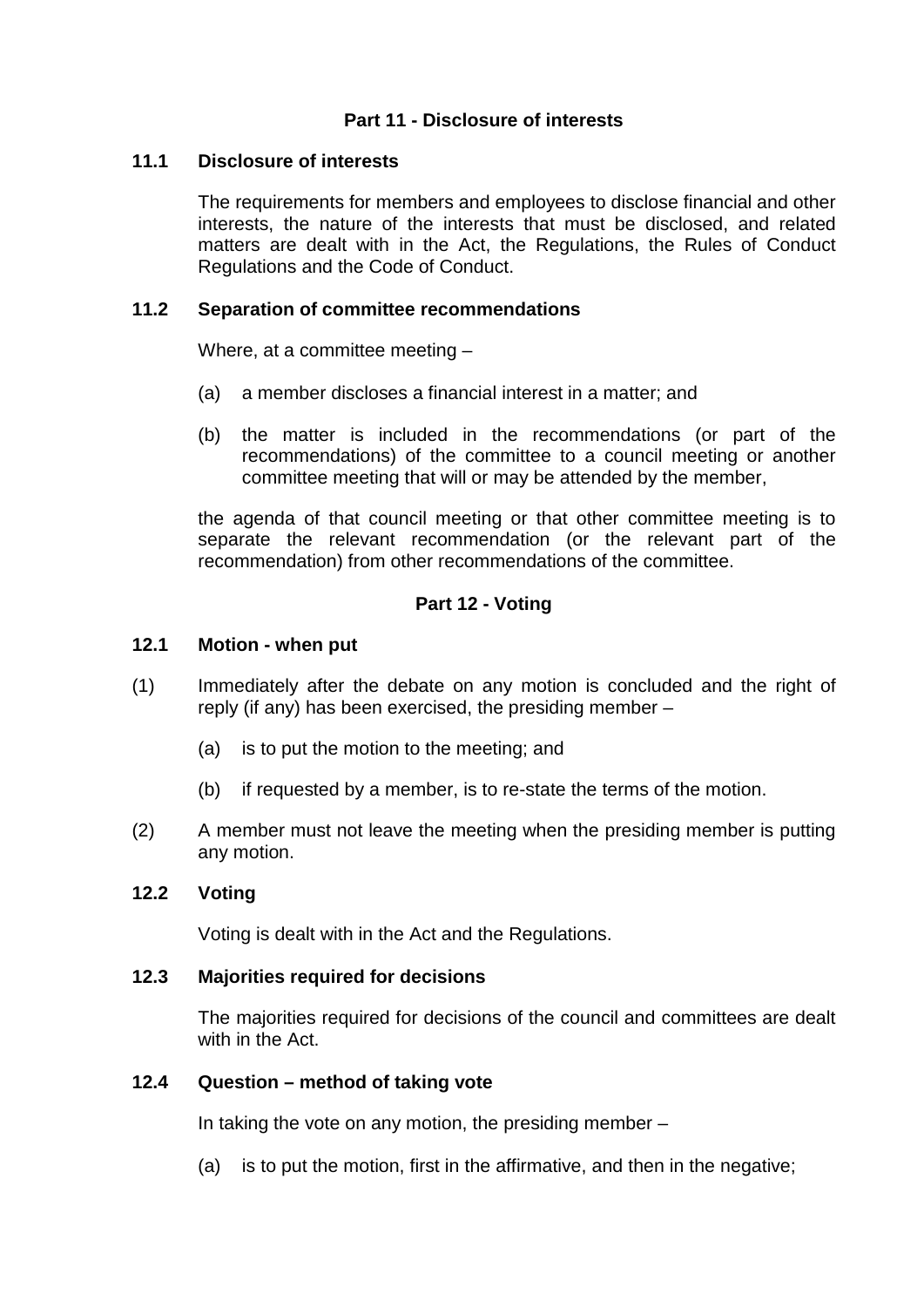- (b) may put the motion in this way as often as may be necessary to enable him or her to determine whether the affirmative or the negative has the majority of votes;
- (c) is to count and determine the votes of members in any way (such as electronically or by a show of hands) that enables a record to be taken of each member's vote; and
- (d) subject to this clause, is to declare the result.

# **Part 13 - Keeping of minutes**

# **13.1 Keeping of minutes**

The keeping and confirmation of minutes are dealt with in the Act.

### **13.2 Content of minutes**

- (1) The content of minutes is dealt with in the Regulations.
- (2) In addition to the matters required by regulation 11 of the Regulations, the minutes of a meeting are to include, where an application for approval is refused or the authorisation of a licence, permit or certificate is otherwise withheld or cancelled, the reasons for the decision.

# **13.3 Public inspection of unconfirmed minutes**

The public inspection of unconfirmed minutes is dealt with in the Regulations.

### **13.4 Confirmation of minutes**

- (1) The CEO is to give to each member
	- (a) the unconfirmed minutes of each council meeting within 10 business days after the meeting; and
	- (b) the unconfirmed minutes of a committee meeting within 5 business days after the meeting.
- (2) If a member is dissatisfied with the accuracy of the draft minutes, he or she is to provide to the CEO a written copy of the alternative wording to amend the draft minutes no later than 3 clear working days before the meeting where the minutes are to be confirmed.
- (3) At that meeting, during the item dealing with the confirmation of minutes, the member who provided the alternative wording –
	- (a) is to state the item or items with which he or she is dissatisfied; and
	- (b) is to propose a motion clearly outlining the alternative wording to amend the minutes.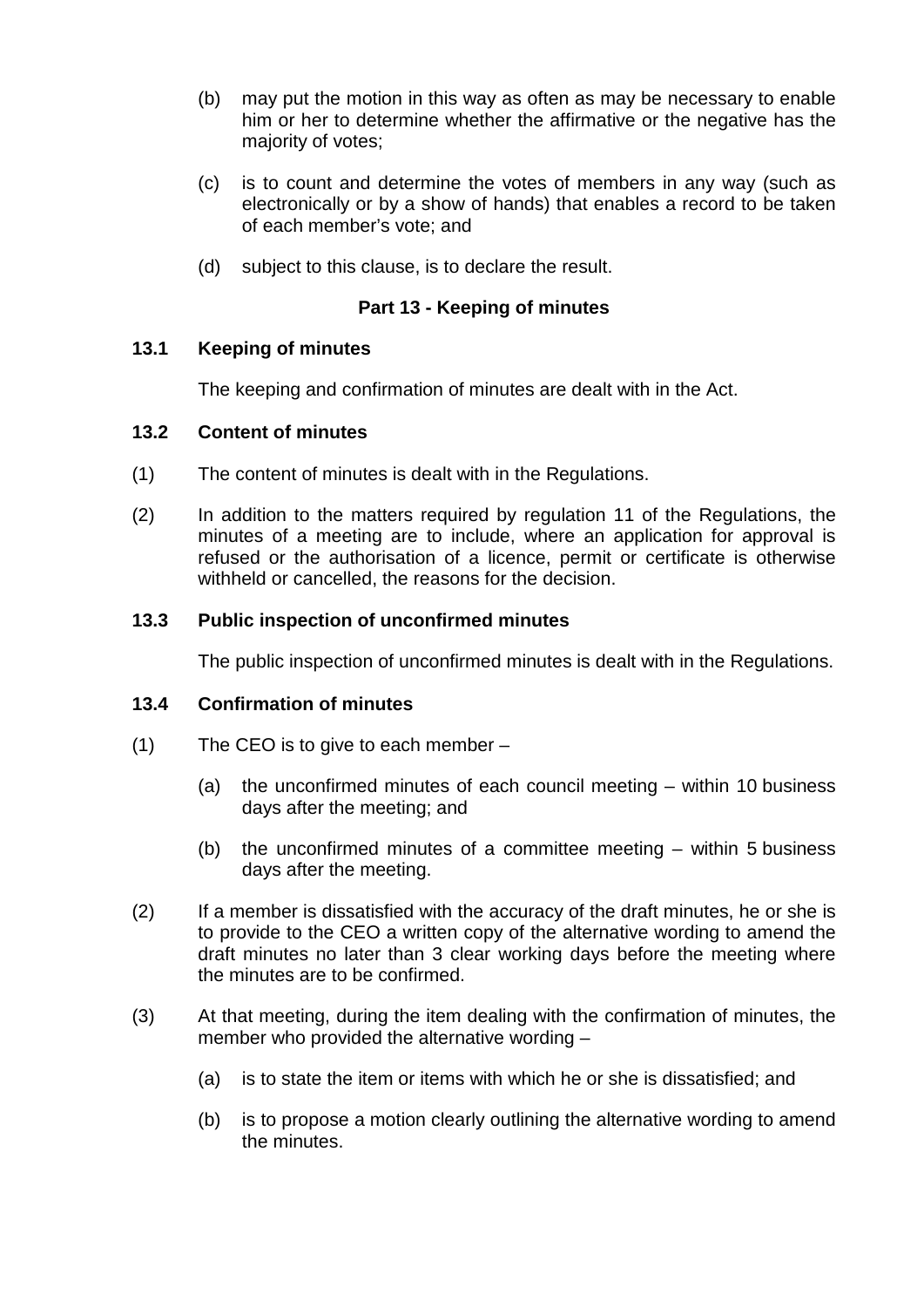# **Part 14 - Implementing decisions**

### **14.1 Requirements to revoke or change decisions**

The requirements to revoke or change a decision made at a meeting are dealt with in regulation 10 of the Regulations.

### **14.2 Meaning of terms**

In this Part –

*authorisation* means a licence, permit, approval or other means of authorising a person to do anything;

*implement*, in relation to a decision, includes –

- (a) communicate notice of the decision to a person affected by, or with an interest in, the decision; and
- (b) take any other action to give effect to the decision; and

*valid notice of revocation motion* means a notice of a motion to revoke or change a decision that –

- (a) complies with the requirements of the Act, the Regulations and this local law and may be considered, but has not yet been considered, by the council or a committee as the case may be; and
- (b) if carried and implemented, would result in the decision being revoked or being substantially different.

#### **14.3 Limitations on powers to revoke or change decisions**

- (1) Subject to subclause (2), the council or a committee is not to consider a motion to revoke or change a decision –
	- (a) where, at the time the motion is moved or notice is given, any action has been taken under clause 14.4 to implement the decision;
	- (b) where the decision concerns the grant of an authorisation, and where that authorisation has been communicated in writing by the local government to the applicant; or
	- (c) where the decision is procedural in its form or effect.
- (2) The council or a committee may consider a motion to revoke or change a decision of the kind described in subclause (1)(a) or (b) if the motion is accompanied by a written statement, by or on behalf of the CEO, of the legal and financial consequences of the motion being carried.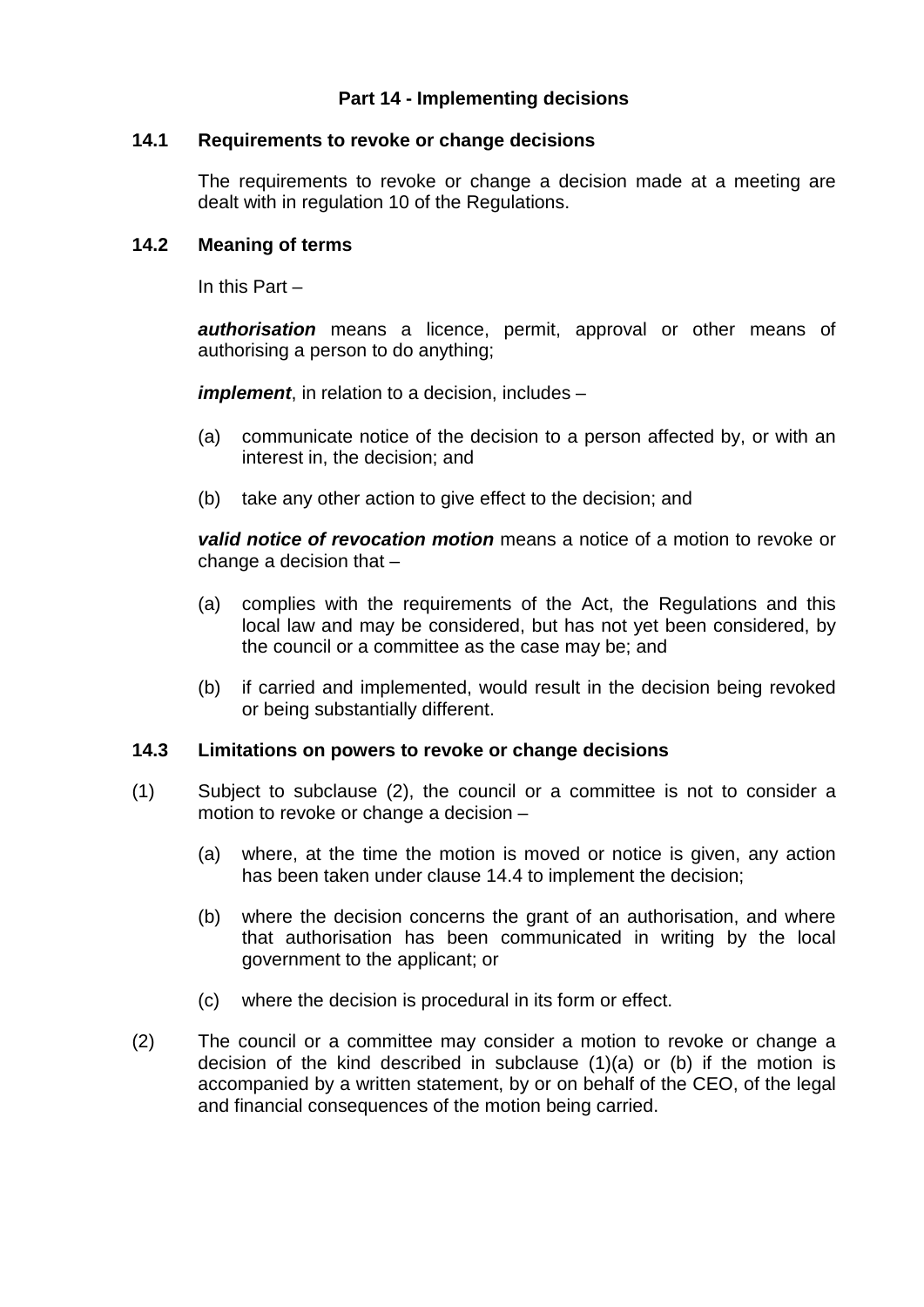# **14.4 Implementing a decision**

- (1) Subject to subclause (4), and unless a resolution is made under subclause (2), a decision made at a meeting is not to be implemented by the CEO or any other person until after 12 noon of the first business day after the commencement of the meeting at which the decision was made.
- (2) The council or a committee may, by resolution carried at the same meeting at which a decision was made, request the CEO to take immediate action to implement the decision.
- (3) A decision made at a meeting is not to be implemented by the CEO or any other person –
	- (a) if, before commencing any implementation action, the CEO or that person is given a valid notice of revocation motion; and
	- (b) unless and until the valid notice of revocation motion has been determined by the council or the committee as the case may be.
- (4) The CEO is to ensure that members of the public attending a meeting are informed, by an appropriate notice, that a decision to grant an authorisation –
	- (a) is to take effect only in accordance with this clause; and
	- (b) cannot be acted upon by the person who has been granted the authorisation unless and until the decision has been implemented in accordance with this clause.

### **Part 15 - Suspension and non-application of Meeting Procedures**

### **15.1 Suspension of Meeting Procedures**

- (1) A member may, at any time, move that the operation of one or more of the clauses of this local law be suspended.
- (2) A member moving a motion under subclause (1) is to identify the clause or clauses to be suspended, and state the reasons for the motion, but no other discussion is to take place.
- (3) A motion under subclause (1) which is seconded and carried is to suspend the operation of the clause or clauses to which the motion relates for the duration of the meeting, unless the meeting resolves otherwise.

### **15.2 Where Meeting Procedures do not apply**

- $(1)$  In situations where
	- (a) this local law has been suspended; or
	- (b) a matter is not regulated by the Act, the Regulations or this local law,

the presiding member is to decide questions relating to the conduct of the meeting.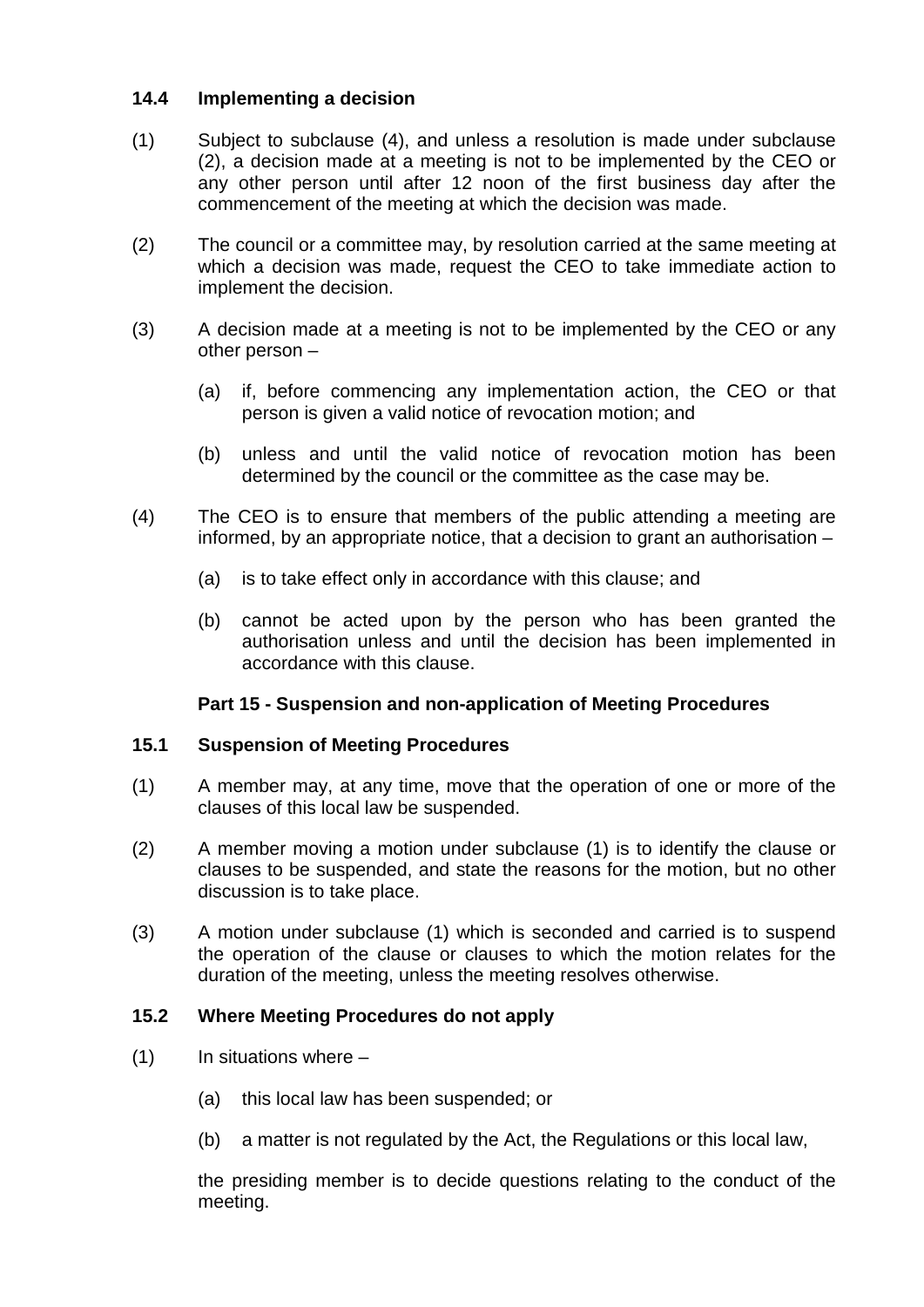(2) The decision of the presiding member under subclause (1) is final, except where a motion of dissent is moved and carried under clause 10.10.

# **Part 16 - Committees**

### **16.1 Establishment and appointment of committees**

- (1) The establishment of committees is dealt with in the Act.
- (2) A council resolution to establish a committee under section 5.8 of the Act is to include –
	- (a) the terms of reference or functions of the committee;
	- (b) either
		- (i) the names or titles of the members, employees and any other persons to be appointed to the committee; or
		- (ii) the number of members, officers and any other persons to be appointed to the committee and a provision that they be appointed under a separate resolution; and
	- (c) details of the delegation of any powers or duties to the committee under section 5.16 of the Act.

#### **16.2 Types of committees**

The types of committees are dealt with in the Act.

#### **16.3 Delegation of some powers and duties to certain committees**

The delegation of some powers and duties to certain committees is dealt with in the Act.

#### **16.4 Limits on delegation of powers and duties to certain committees**

The limits on the delegation of powers and duties to certain committees are dealt with in the Act.

#### **16.5 Appointment of committee members**

The appointment of committee members is dealt with in the Act.

#### **16.6 Tenure of committee membership**

Tenure of committee membership is dealt with in the Act.

#### **16.7 Appointment of deputies**

The appointment of a person to be a deputy of a member of a committee is dealt with in the Act.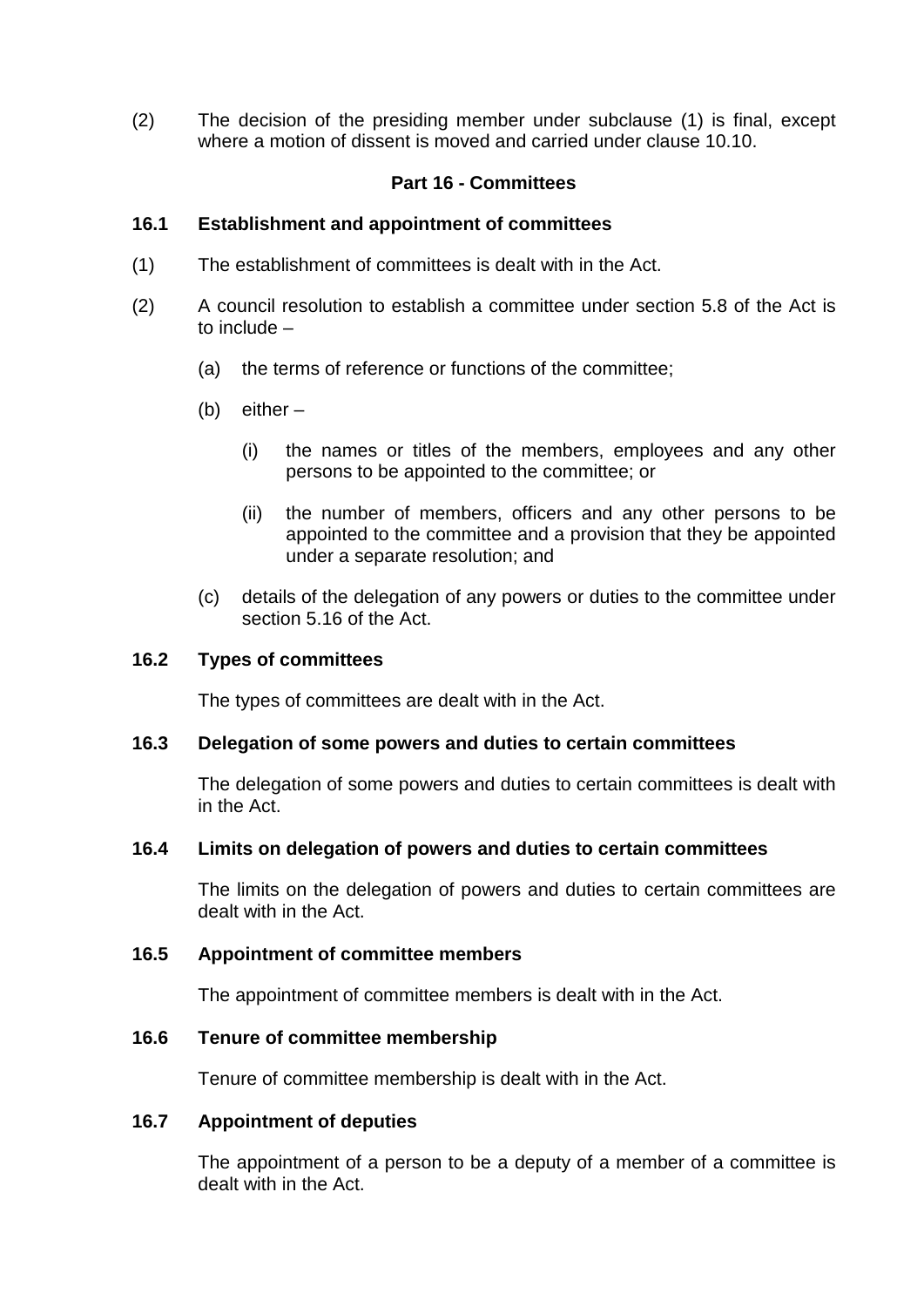# **16.8 Resignation of committee members**

The resignation of committee members is dealt with in the Regulations.

# **16.9 Register of delegations to committees**

The register of delegations to committees is dealt with in the Act.

### **16.10 Meeting Procedures to apply**

This local law applies generally to committee meetings except for clause 7.8, in respect of the limitations on speaking more than once.

# **16.11 Committee to report**

A committee –

- (a) is answerable to the council;
- (b) is to report on its activities when, and to the extent, required by the council; and
- (c) is to prepare and submit to the council a report containing its recommendations.

### **16.12 Presentation of committee reports**

The proposed adoption by the council of recommendations of a committee is to be moved –

- (a) if the presiding member of the committee is a council member and is in attendance – by the presiding member;
- (b) if the presiding member of the committee is not a council member or is absent – by a member of the committee who is also a council member; or
- (c) otherwise by a council member who is not a member of the committee.

# **16.13 Reports of committees – questions**

Where a recommendation of a committee is submitted for adoption by the council, any council member may direct questions directly relating to the recommendation, through the presiding member –

- (a) to the presiding member of the committee; or
- (b) to any member of the committee in attendance.

### **16.14 Permissible motions on committee recommendations**

A recommendation made by a committee may be –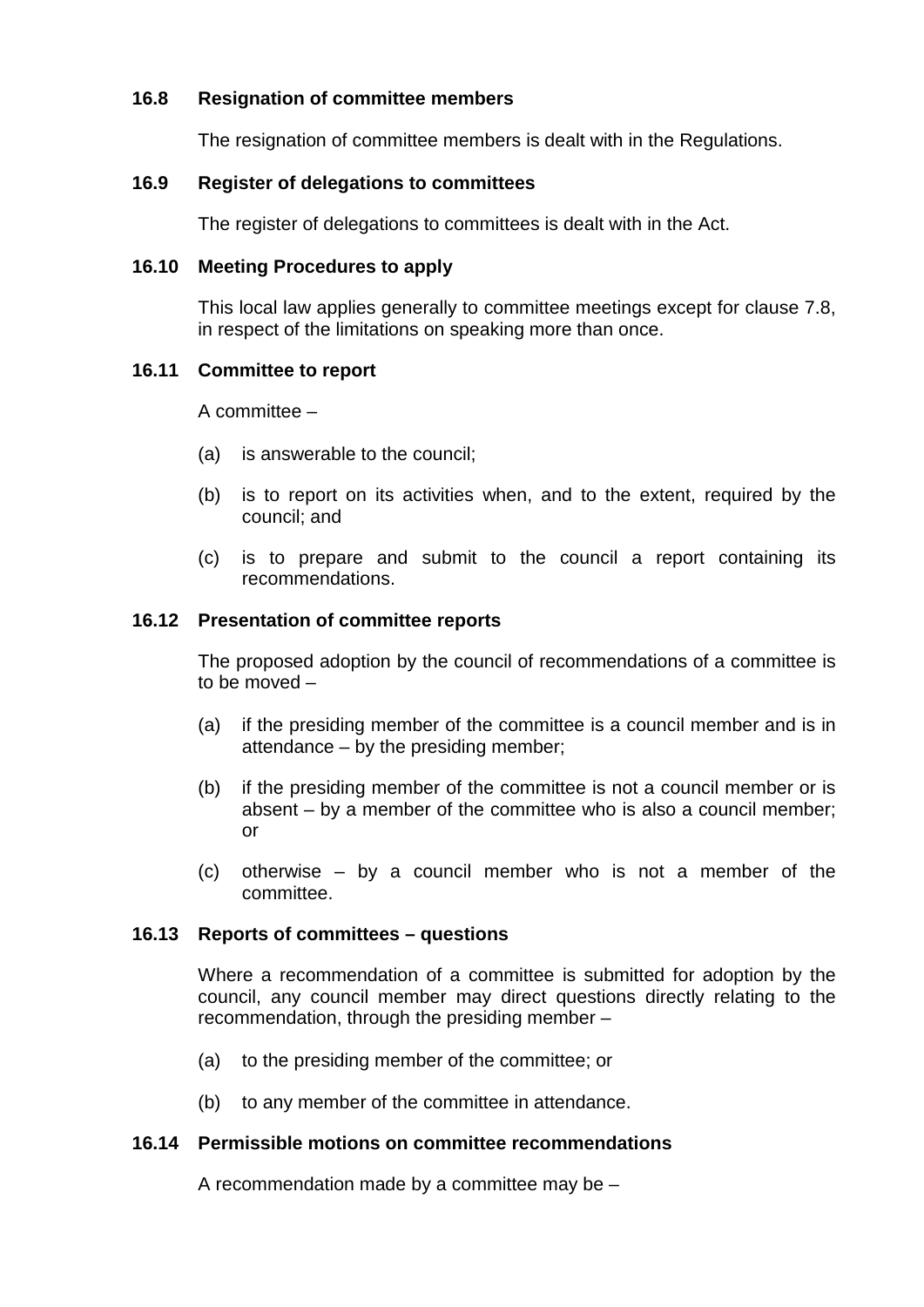- (a) adopted by the council without amendment;
- (b) rejected by the council and replaced by an alternative decision;
- (c) amended, and adopted as amended, by the council; or
- (d) referred back to the committee for further consideration.

# **Part 17 - Meeting of electors**

### **17.1 Electors' general meetings**

Electors' general meetings are dealt with in the Act.

### **17.2 Matters for discussion at general electors' meeting**

The matters to be discussed at a general electors' meeting are dealt with in the Regulations.

#### **17.3 Electors' special meetings**

Electors' special meetings are dealt with in the Act.

### **17.4 Requests for electors' special meetings**

Requests for electors' special meetings are dealt with in the Regulations.

### **17.5 Convening electors' meetings**

Convening electors' meetings is dealt with in the Act.

#### **17.6 Who presides at electors' meetings**

Who presides at electors' meetings is dealt with in the Act.

### **17.7 Procedure for electors' meetings**

- (1) The procedure for electors' meetings is dealt with in the Act and the Regulations.
- (2) In exercising his or her discretion to determine the procedure to be followed at an electors' meeting, the presiding member is to have regard to this local law.

### **17.8 Participation of non-electors**

A person who is not an elector of the local government must not take part in any discussion at an electors' meeting unless the meeting, by resolution, permits him or her to do so.

### **17.9 Voting at electors' meetings**

Voting at electors' meetings is dealt with in the Regulations.